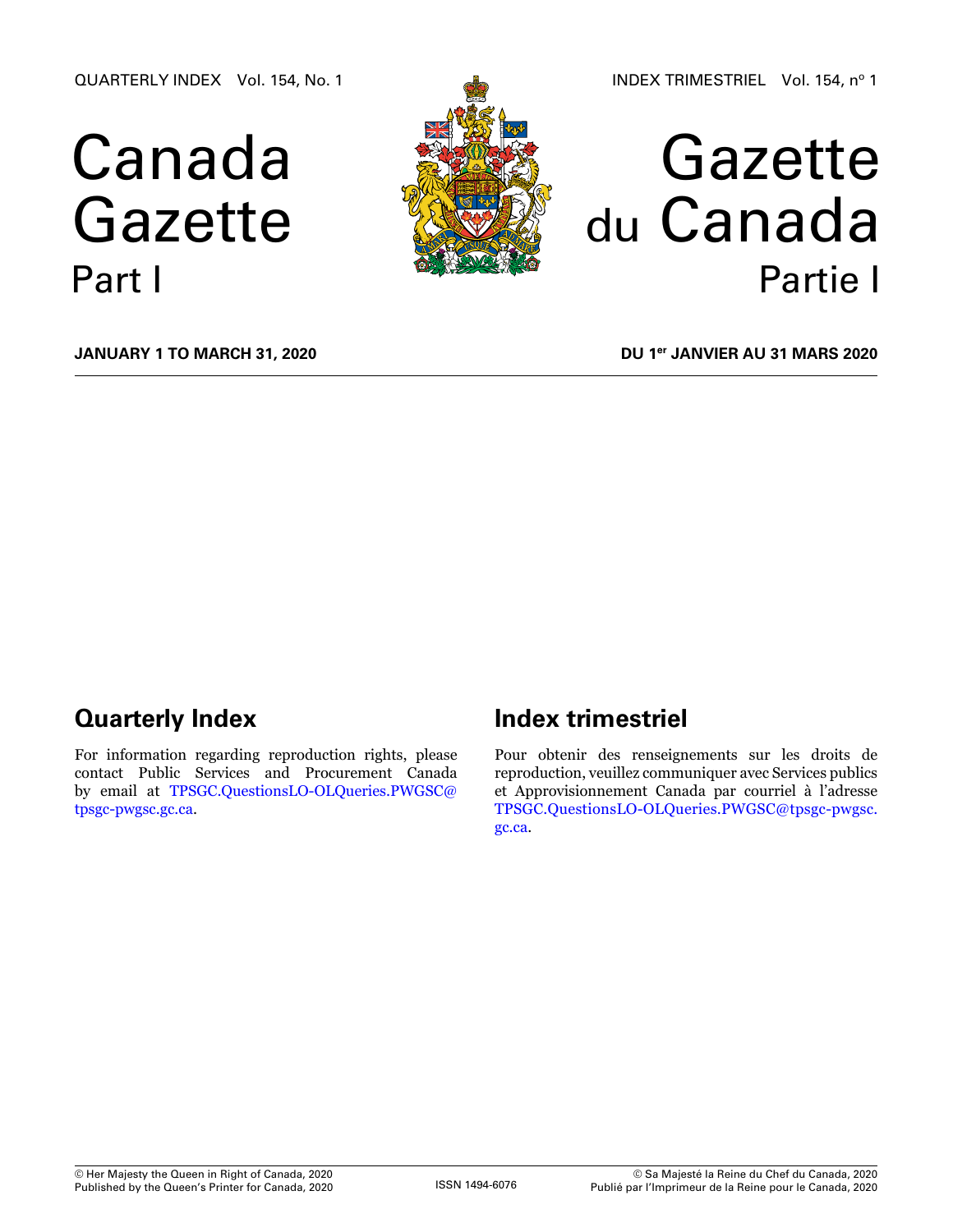# **TABLE OF CONTENTS**

Vol. 154, No. 1

#### **[Commissions](#page-2-0)**

| Canada-Newfoundland and Labrador |                         |
|----------------------------------|-------------------------|
| Offshore Petroleum Board         | $\overline{\mathbf{1}}$ |
|                                  |                         |
| Canadian Radio-television and    |                         |
| Telecommunications               |                         |
|                                  | 1                       |
|                                  | -1                      |
| International Joint Commission   | 2                       |
|                                  | 2                       |
|                                  | -2                      |
|                                  |                         |
|                                  |                         |
|                                  |                         |

|--|--|

#### **[Government Notices](#page-3-0)**

|                                          | 2              |
|------------------------------------------|----------------|
|                                          | $\overline{2}$ |
| Employment and Social Development        | $\overline{2}$ |
|                                          | $\overline{2}$ |
| Environment and Climate Change Canada    | 3              |
|                                          | 3              |
|                                          | 4              |
|                                          | 4              |
|                                          | 4              |
|                                          | 4              |
| Innovation, Science and Economic         |                |
|                                          | 4              |
|                                          | 4              |
|                                          | 4              |
|                                          | 4              |
| <b>Public Safety and Emergency</b>       |                |
|                                          | 4              |
| Superintendent of Financial Institutions | 4              |
|                                          | 5              |
|                                          | 5              |
|                                          |                |
|                                          | 5              |
|                                          |                |
|                                          | 5              |
|                                          |                |
|                                          | 6              |
|                                          |                |
|                                          | 6              |
|                                          |                |
|                                          | 6              |

# **TABLE DES MATIÈRES**

Vol. 154, nº 1

#### **[Commissions](#page-11-0)**

| Agence des services frontaliers du Canada 10 |  |
|----------------------------------------------|--|
| Agence du revenu du Canada 10                |  |
|                                              |  |
| Commission de la fonction publique 11        |  |
| Commission mixte internationale 11           |  |
| Conseil de la radiodiffusion et des          |  |
| télécommunications canadiennes 11            |  |
| Office Canada - Terre-Neuve-et-Labrador des  |  |
| hydrocarbures extracôtiers 11                |  |
|                                              |  |
|                                              |  |
| Tribunal canadien du commerce extérieur 11   |  |
|                                              |  |
|                                              |  |

#### **[Résidence du gouverneur Général](#page-14-0)**............................ 13

#### **[Avis du gouvernement](#page-8-0)**

|                                               | 7              |
|-----------------------------------------------|----------------|
|                                               | $\overline{7}$ |
|                                               | 8              |
|                                               | 8              |
| Emploi et Développement social                | 8              |
|                                               | 8              |
| Environnement et Changement climatique        |                |
|                                               | 9              |
|                                               | 8              |
|                                               | 9              |
|                                               | 9              |
| Innovation, Sciences et Développement         |                |
|                                               | 9              |
|                                               | 9              |
|                                               | 9              |
|                                               | 9              |
| Secrétariat du Conseil du Trésor  10          |                |
| Sécurité publique et Protection civile 10     |                |
| Surintendant des institutions financières  10 |                |
|                                               |                |
|                                               |                |
|                                               | 7              |
|                                               |                |
|                                               |                |
|                                               |                |
|                                               |                |
|                                               |                |
|                                               |                |
|                                               |                |
|                                               |                |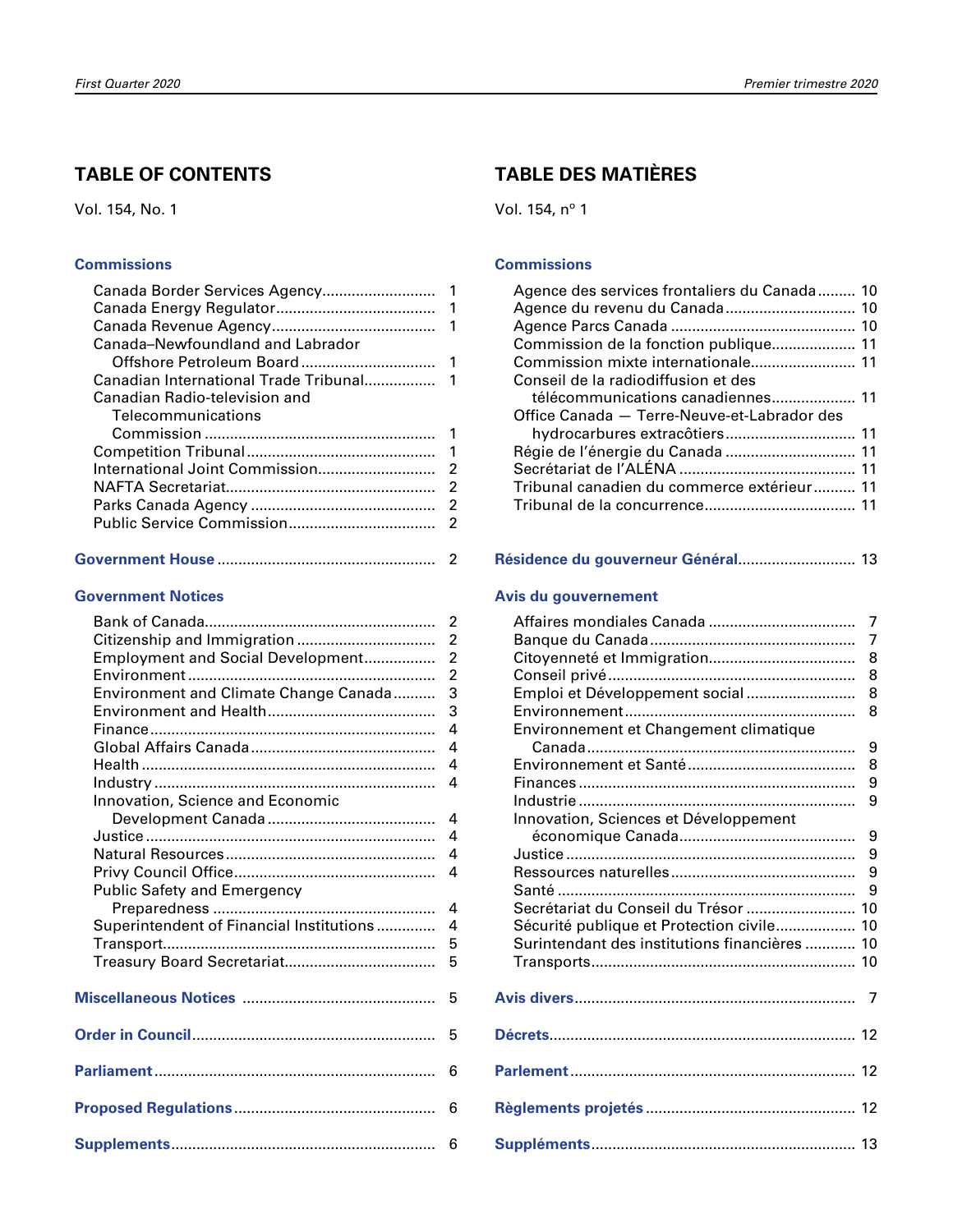#### **INDEX**

<span id="page-2-0"></span>This Quarterly Index of the *Canada Gazette* covers issues 01 to 13. For reference purposes, the date and page numbers of these issues are set out below.

|     | Volume Number Date |                    | Pages      |
|-----|--------------------|--------------------|------------|
| 154 | 01                 | January 4          | 1 to 29    |
| 154 | 02                 | January 11         | 30 to 69   |
| 154 | 03                 | January 18         | 70 to 119  |
| 154 | 04                 | January 25         | 120 to 156 |
| 154 | 05                 | <b>February 1</b>  | 157 to 195 |
| 154 | 06                 | <b>February 8</b>  | 196 to 253 |
| 154 | 07                 | <b>February 15</b> | 254 to 338 |
| 154 | 08                 | <b>February 22</b> | 339 to 371 |
| 154 | 09                 | <b>February 29</b> | 372 to 419 |
| 154 | 10                 | March <sub>7</sub> | 420 to 535 |
| 154 | 11                 | March 14           | 536 to 641 |
| 154 | $12 \,$            | March 21           | 642 to 690 |
| 154 | 13                 | March 28           | 691 to 729 |

#### **COMMISSIONS**

#### **Canada Border Services Agency** Special Import Measures Act

| ορεσιαι ππροπ ινισαδατοδ Αστ<br>Certain corrosion-resistant steel sheet -<br>Certain sucker rods - Decision                    | 209<br>41 |
|--------------------------------------------------------------------------------------------------------------------------------|-----------|
| <b>Canada Energy Regulator</b><br>Application to build and operate an<br>international power line<br>Hydro-Québec TransÉnergie | 8         |
| Application to export electricity to the<br><b>United States</b><br><b>Castleton Commodities Merchant</b>                      |           |
|                                                                                                                                | 209       |
| Centre Lane Trading Limited                                                                                                    | 131       |
| Macquarie Energy Canada Ltd                                                                                                    | 571       |
| Merrill Lynch Commodities, Inc.                                                                                                | 392       |
| <b>Canada Revenue Agency</b><br><b>Income Tax Act</b>                                                                          |           |
| Revocation of registration of charities<br>98, 212, 434, 572, 713                                                              | 42.       |
| Revocation of registration of charities                                                                                        | 211, 433  |
| <b>Canada-Newfoundland and Labrador</b>                                                                                        |           |
| <b>Offshore Petroleum Board</b>                                                                                                |           |
| Canada-Newfoundland and Labrador Atlantic<br><b>Accord Implementation Act</b>                                                  |           |
| Call for Bids No. NL19-CFB01                                                                                                   | 214       |
| Call for Bids No. NL19-CFB02                                                                                                   | 216       |
| <b>Canadian International Trade Tribunal</b>                                                                                   |           |
| Appeals                                                                                                                        |           |
|                                                                                                                                | 43        |
|                                                                                                                                | 132       |
|                                                                                                                                | 186       |
|                                                                                                                                |           |

Notice No. HA-2019-026................................... 353

|                                              | 574 |
|----------------------------------------------|-----|
|                                              | 715 |
| Commencement of exclusions inquiry           |     |
|                                              | 133 |
| Commencement of inquiry                      |     |
|                                              | 43  |
| Determinations                               |     |
|                                              | 574 |
| Corrosion-resistant steel sheet              | 101 |
| Financial and related services               | 354 |
| Specialized shipping and storage             |     |
|                                              | 136 |
| Expiry of finding                            |     |
| Oil country tubular goods                    | 45  |
| Expiry review of finding                     |     |
|                                              | 437 |
| Expiry review of order                       |     |
| Hot-rolled carbon steel plate and            |     |
| high-strength low-alloy steel plate          | 101 |
|                                              | 272 |
| Inquiries                                    |     |
|                                              | 438 |
| Communications, photographic, mapping,       |     |
| printing and publication services            | 186 |
| Hotels, motels and commercial                |     |
|                                              | 273 |
| Informatics professional services 274, 650   |     |
| Informatics systems integration              | 355 |
| Radar equipment, except airborne  393, 716   |     |
| Orders                                       |     |
|                                              | 137 |
| Hot-rolled carbon steel plate                | 650 |
| Recommencement of inquiry                    |     |
| (E-Registry pilot project)                   |     |
| Certain fabricated industrial steel          |     |
|                                              | 575 |
|                                              |     |
| <b>Canadian Radio-television and</b>         |     |
| <b>Telecommunications Commission</b>         |     |
| Administrative decisions 219, 356, 577,      |     |
| 717                                          |     |
|                                              |     |
| 219, 277, 357, 395, 440, 577, 651, 717       |     |
| Notice to interested parties<br>9, 103, 137, |     |
| 187, 219, 275, 355, 394, 439, 576, 651, 717  |     |
|                                              |     |
|                                              | 220 |
|                                              |     |
| 275, 356, 394, 440, 577,                     |     |
| <b>Competition Tribunal</b>                  |     |
| <b>Competition Act</b>                       |     |
|                                              | 47  |
|                                              |     |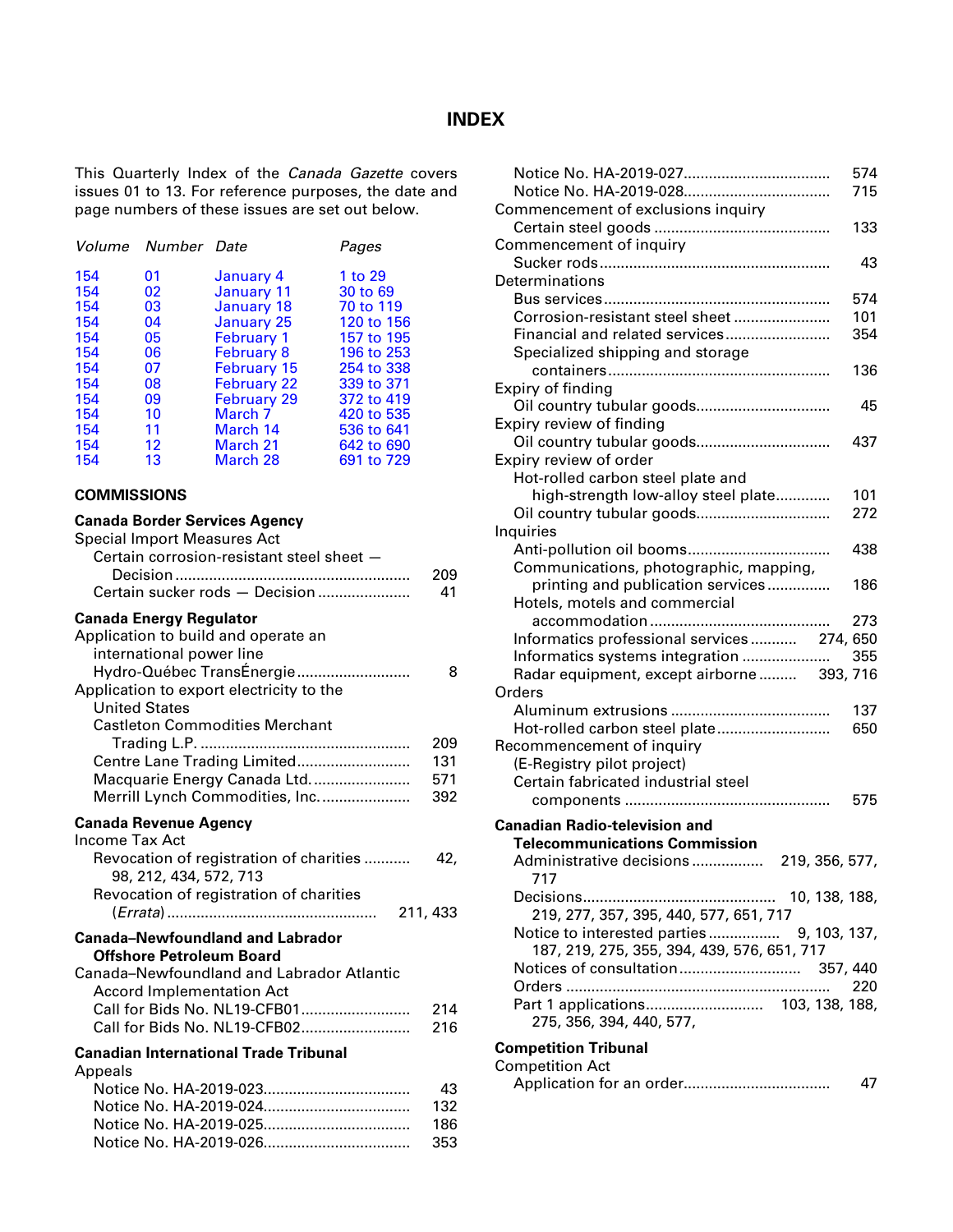<span id="page-3-0"></span>

| <b>International Joint Commission</b>    |     |
|------------------------------------------|-----|
| Boundary Waters Treaty of 1909           |     |
| Public hearing on proposed nutrient      |     |
| concentration objectives and nutrient    |     |
| load targets for the Red River           | 220 |
| Public hearings on proposed nutrient     |     |
| concentration objectives and nutrient    |     |
| load targets for the Red River           | 10  |
| <b>NAFTA Secretariat</b>                 |     |
| Request for panel review                 |     |
| Fabricated structural steel from Canada  | 578 |
| <b>Parks Canada Agency</b>               |     |
| <b>Species at Risk Act</b>               |     |
| Description of critical habitat for the  |     |
| <b>Westslope Cutthroat Trout Alberta</b> |     |
| population in Banff National Park of     |     |
|                                          | 440 |
| <b>Public Service Commission</b>         |     |
| <b>Public Service Employment Act</b>     |     |
| Permission and leave granted             |     |
| (Gale, Timothy Edward)                   | 104 |
| Permission granted (Collette-Boudreau,   |     |
|                                          | 48  |
| Permission granted                       |     |
| (Johnston, Samuel Jude)                  | 277 |
| Permission granted (Kopytko,             |     |
|                                          | 580 |
| <b>GOVERNMENT HOUSE</b>                  |     |
|                                          | 373 |
| Awards to Canadians (Erratum)            | 373 |
| Canadian Bravery Decorations             | 2   |
|                                          | 4   |
| Meritorious Service Decorations          | 3   |

|  | <b>GOVERNMENT NOTICES</b> |  |
|--|---------------------------|--|

The Canadian Heraldic Authority — Grants, approvals, registrations and

#### **Bank of Canada**

| <b>Statements</b>                      |     |
|----------------------------------------|-----|
| Statement of financial position as at  |     |
|                                        | 206 |
|                                        | 389 |
|                                        | 709 |
| Bank of Canada Act                     |     |
| Amendment to policy for buying and     |     |
| selling securities                     |     |
| (Published as Extra Vol. 154, No 1, on |     |
| Friday, March 13, 2020)                |     |
| Amendment to policy for buying and     |     |
| selling securities                     |     |
| (Published as Extra Vol. 154, No 2, on |     |
| Wednesday, March 18, 2020)             |     |
|                                        |     |

confirmations ............................................... 692

| <b>Citizenship and Immigration, Dept. of</b>                                   |            |
|--------------------------------------------------------------------------------|------------|
| Immigration and Refugee Protection Act                                         |            |
| Ministerial Instructions with respect to                                       |            |
| the processing of applications for a                                           |            |
| permanent resident visa made by                                                |            |
| parents or grandparents of a sponsor                                           |            |
| as members of the family class and the                                         |            |
| processing of sponsorship applications                                         |            |
| made in relation to those applications                                         | 31         |
| <b>Employment and Social Development,</b>                                      |            |
| Dept. of                                                                       |            |
| Application of sections 173.01 and 173.1 of                                    |            |
| the Canada Labour Code to on-call and                                          |            |
|                                                                                | 340        |
|                                                                                |            |
| <b>Environment, Dept. of the</b>                                               |            |
| Canadian Environmental Protection Act, 1999<br>Ministerial Condition No. 20160 |            |
| Ministerial Condition No. 20198                                                | 158<br>121 |
|                                                                                |            |
| Order 2020-66-01-02 Amending the<br>Non-domestic Substances List               | 421        |
| Order 2020-87-02-02 Amending the                                               |            |
| Non-domestic Substances List                                                   | 197        |
| Order 2020-87-03-02 Amending the                                               |            |
| Non-domestic Substances List                                                   | 198        |
| Order 2020-87-04-02 Amending the                                               |            |
| Non-domestic Substances List                                                   | 422        |
| Order 2020-87-05-02 Amending the                                               |            |
| Non-domestic Substances List                                                   | 199        |
| Order 2020-87-07-02 Amending the                                               |            |
| Non-domestic Substances List                                                   | 537        |
| Notice of intent to amend the Domestic                                         |            |
| Substances List under subsection 87(3) of                                      |            |
| the Canadian Environmental Protection                                          |            |
| Act, 1999 to indicate that subsection 81(3)                                    |            |
| of that Act applies to the substance                                           |            |
| benzene, 1-chloro-2-[2,2-dichloro-1-(4-                                        |            |
| chlorophenyl)ethyl]-, also known as                                            |            |
|                                                                                | 160        |
| Notice with respect to the availability of a                                   |            |
| report summarizing any comments and                                            |            |
| notices of objection received                                                  | 168        |
| <b>Migratory Birds Convention Act, 1994</b>                                    |            |
| Notice of intent to amend the Migratory                                        |            |
|                                                                                | 71         |
| Wild Animal and Plant Protection and                                           |            |
| Regulation of International and                                                |            |
| <b>Interprovincial Trade Act</b>                                               |            |
| Notice of intent to amend the Wild Animal                                      |            |
| and Plant Trade Regulations                                                    | 73         |
|                                                                                |            |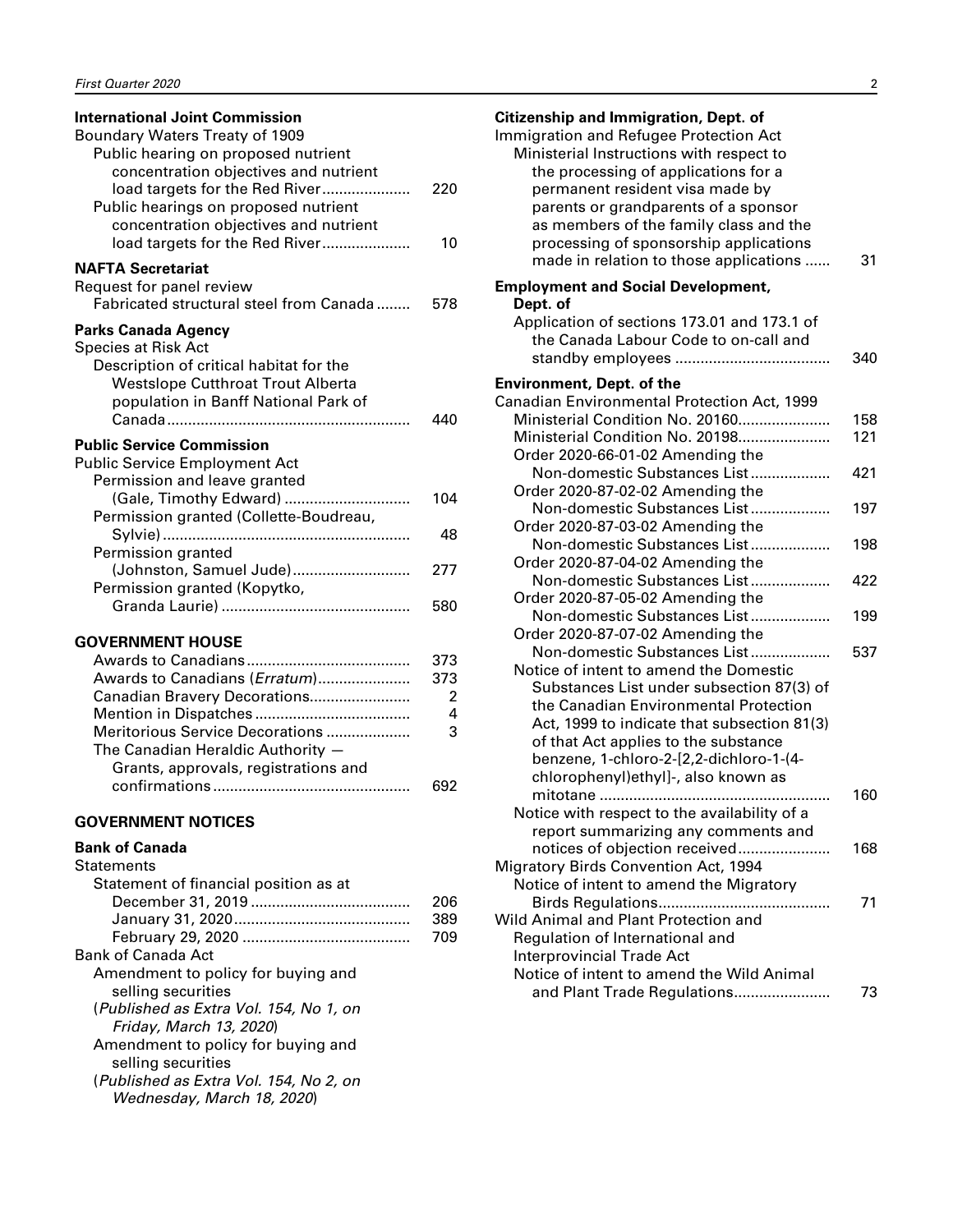# **Environment, Dept. of the, and Dept. of Health**

| Canadian Environmental Protection Act, 1999  |     |
|----------------------------------------------|-----|
| Publication after screening assessment       |     |
| of a substance - benzoxazole,                |     |
| 2,2'-(1,4-naphthalenediyl)bis- (fluorescent  |     |
| brightener 367), CAS RN 5089-22-5 -          |     |
| specified on the Domestic Substances         |     |
| List (subsection 77(1) of the Canadian       |     |
| Environmental Protection Act, 1999)          | 343 |
|                                              |     |
| Publication after screening assessment of    |     |
| a substance - nonane,                        |     |
| 2,2,4,4,6,8,8-heptamethyl-                   |     |
| (heptamethylnonane; HMN),                    |     |
| $CAS RN$ 4390-04-9 $-$ specified             |     |
| on the Domestic Substances List              |     |
| (subsection 77(1) of the Canadian            |     |
| Environmental Protection Act, 1999)          | 169 |
| Publication after screening assessment of    |     |
| five substances of the Salicylates Group     |     |
| specified on the Domestic Substances         |     |
| List (paragraphs 68(b) and (c) or            |     |
| subsection 77(1) of the Canadian             |     |
| Environmental Protection Act, 1999)          | 545 |
| Publication after screening assessment of    |     |
| 15 substances of the Acyclic, Monocyclic,    |     |
| and Bicyclic Monoterpenes Group              |     |
| specified on the Domestic Substances         |     |
| List (paragraph 68(b) and (c) or             |     |
| subsection 77(1) of the Canadian             |     |
|                                              |     |
| Environmental Protection Act, 1999)          | 538 |
| Publication of results of investigations and |     |
| recommendations for a substance -            |     |
| [1,1'-biphenyl]-2-ol, sodium salt,           |     |
| hereinafter referred to as sodium            |     |
| ortho-phenylphenate (SOPP),                  |     |
| CAS RN 132-27-4 $-$ specified on             |     |
| the Domestic Substances List                 |     |
| (paragraphs 68(b) and (c) of the Canadian    |     |
| Environmental Protection Act, 1999)          | 377 |
| Publication of results of investigations and |     |
| recommendations for seven substances         |     |
| of the Parabens Group specified on           |     |
| the Domestic Substances List                 |     |
| (paragraphs 68(b) and (c) of the Canadian    |     |
| Environmental Protection Act, 1999)          | 553 |
| Publication of the draft science assessment  |     |
|                                              | 172 |
|                                              |     |

| <b>Environment and Climate Change Canada</b>                                       |     |
|------------------------------------------------------------------------------------|-----|
| <b>Species at Risk Act</b>                                                         |     |
| Description of American Ginseng critical                                           |     |
| habitat in the Big Creek National Wildlife                                         |     |
| Area, Eleanor Island National Wildlife                                             |     |
| Area, Îles de Contrecœur National Wildlife                                         |     |
| Area, Îles de la Paix National Wildlife                                            |     |
| Area, Lac Saint-François National Wildlife                                         |     |
| Area, Long Point National Wildlife Area,                                           |     |
| Mississippi Lake National Wildlife Area,                                           |     |
| Mohawk Island National Wildlife Area,                                              |     |
| Scotch Bonnet Island National Wildlife                                             |     |
| Area, Wellers Bay National Wildlife                                                |     |
| Area, Wye Marsh National Wildlife                                                  |     |
| Area, Chantry Island Bird Sanctuary,                                               |     |
| Couvée Islands Bird Sanctuary, Île aux                                             |     |
| Hérons Bird Sanctuary, Philipsburg Bird                                            |     |
| Sanctuary and Rideau Bird Sanctuary                                                | 177 |
| Description of Spotted Turtle critical habitat                                     |     |
| in the Big Creek National Wildlife Area,                                           |     |
| Eleanor Island National Wildlife Area,                                             |     |
| Long Point National Wildlife Area,                                                 |     |
| Mississippi Lake National Wildlife                                                 |     |
| Area, Mohawk Island National Wildlife                                              |     |
| Area, St. Clair National Wildlife Area,                                            |     |
| Wye Marsh National Wildlife Area,                                                  |     |
| Chantry Island Bird Sanctuary and                                                  |     |
|                                                                                    | 179 |
| Description of the Great Basin Spadefoot<br>critical habitat in the Vaseux-Bighorn |     |
| National Wildlife Area                                                             | 425 |
| Description of the Northern Leopard Frog,                                          |     |
| Rocky Mountain population, critical                                                |     |
| habitat in the Columbia National Wildlife                                          |     |
| Area                                                                               | 426 |
| Description of the Pallid Bat critical habitat                                     |     |
| in the Vaseux-Bighorn National Wildlife                                            |     |
| Area<br>.                                                                          | 427 |
| Description of the Western Tiger                                                   |     |
| Salamander, Southern Mountain                                                      |     |
| population, critical habitat in the                                                |     |
|                                                                                    |     |

Vaseux-Bighorn National Wildlife Area ..... 428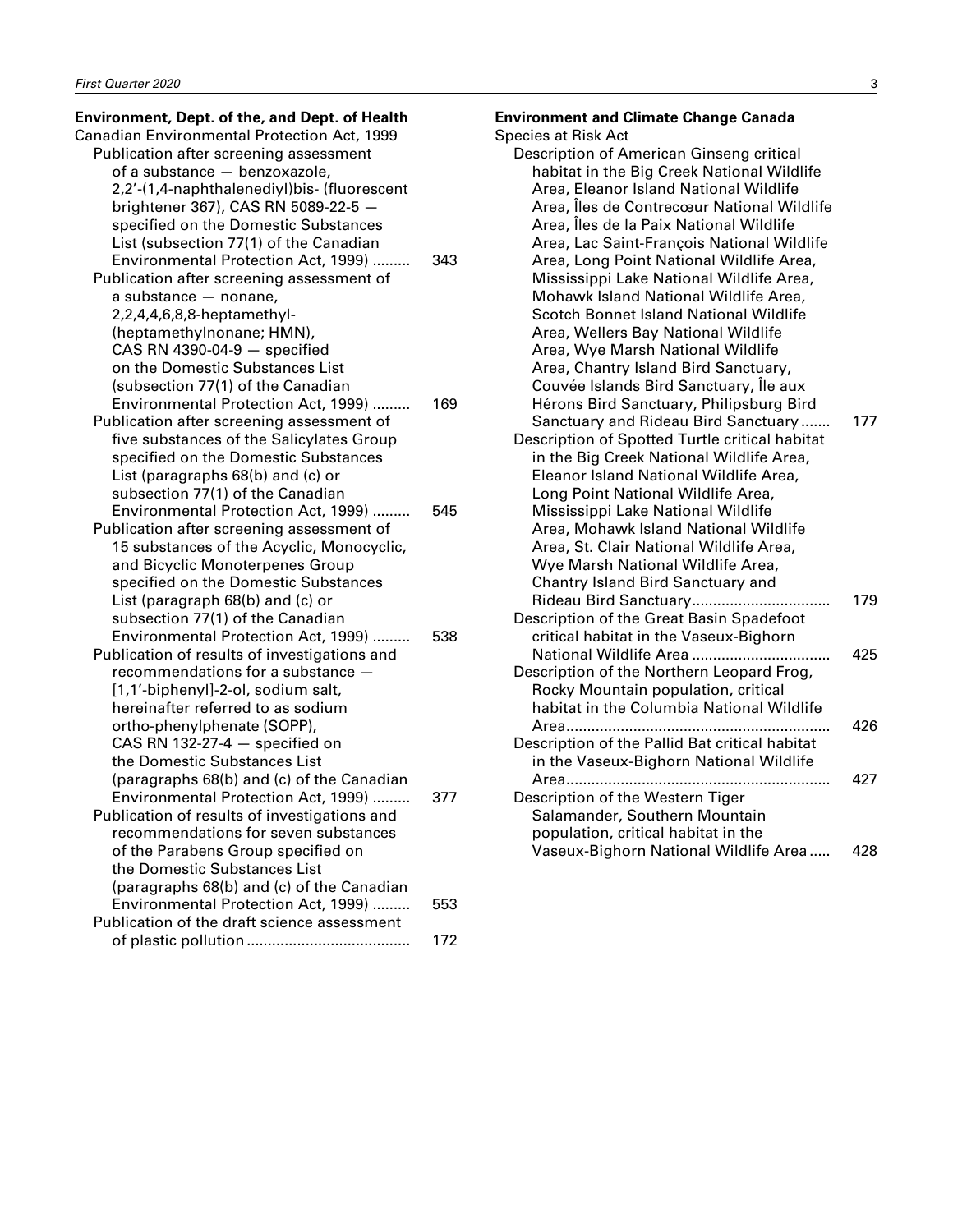| Finance, Dept. of                                                                          |     |
|--------------------------------------------------------------------------------------------|-----|
| Multilateral Instrument in Respect of Tax                                                  |     |
| <b>Conventions Act</b>                                                                     |     |
| Notice of the entry into force, for Canada, of<br>the Multilateral Convention to Implement |     |
| <b>Tax Treaty Related Measures to Prevent</b>                                              |     |
| Base Erosion and Profit Shifting (the                                                      |     |
| Multilateral Instrument or MLI)                                                            | 124 |
|                                                                                            |     |
| <b>Global Affairs Canada</b>                                                               |     |
| Canada's international agreements with the                                                 |     |
| European Union post-Brexit<br>Comprehensive review of the allocation                       | 180 |
| and administration of Canada's tariff                                                      |     |
| rate quotas for dairy, poultry and egg                                                     |     |
|                                                                                            | 347 |
| Consulting Canadians on a potential World                                                  |     |
| <b>Trade Organization framework on</b>                                                     |     |
| investment facilitation for development                                                    | 384 |
| <b>Consulting Canadians on possible</b>                                                    |     |
| negotiations to modernize the                                                              |     |
| Canada-Ukraine Free Trade Agreement                                                        | 266 |
| Proposed amendments to Annex 3-A                                                           |     |
| (Product Specific Rules) of the                                                            |     |
| Canada-Korea Free Trade Agreement                                                          | 565 |
| Proposed amendments to Annex 301                                                           |     |
| (Specific Rules of Origin) of the                                                          |     |
| Canada-Colombia Free Trade                                                                 |     |
|                                                                                            | 564 |
| Health, Dept. of                                                                           |     |
| Canadian Environmental Protection Act, 1999                                                |     |
| Final guideline for Canadian drinking water                                                |     |
|                                                                                            | 125 |
| Final guideline for Canadian drinking water                                                |     |
| quality for chloramines                                                                    | 199 |
| Final guideline for Canadian drinking water                                                |     |
| quality for Escherichia coli                                                               | 643 |
| Proposed guideline for Canadian drinking                                                   | 32  |
| Proposed withdrawal of select guidelines                                                   |     |
| for Canadian drinking water quality                                                        | 346 |
| Cannabis Act                                                                               |     |
| Cannabis Fees Order: Increase to fees set                                                  |     |
| out in sections 3, 4 and 5                                                                 | 705 |
| Dept. of Health Act                                                                        |     |
| Notice of annual increase of Health                                                        |     |
| Canada's Drug Master Files and                                                             |     |
| <b>Certificate of Pharmaceutical Product</b>                                               |     |
|                                                                                            | 706 |
| <b>Financial Administration Act</b>                                                        |     |
| Notice of annual increase of fees for dealer's                                             |     |
|                                                                                            | 707 |
| Food and Drugs Act                                                                         |     |
| Interim Order Respecting the Importation                                                   |     |
| and Sale of Medical Devices for Use in                                                     | 696 |
|                                                                                            |     |

| <b>Hazardous Materials Information Review Act</b><br><b>Patent Act</b> | 380 |
|------------------------------------------------------------------------|-----|
| Notice of annual increase of fees pursuant                             |     |
| to the Certificate of Supplementary                                    |     |
|                                                                        | 708 |
| Industry, Dept. of                                                     |     |
|                                                                        |     |
| 382                                                                    |     |
|                                                                        | 256 |
| <b>Investment Canada Act</b>                                           |     |
|                                                                        | 256 |
| <b>Innovation, Science and Economic</b>                                |     |
| <b>Development Canada</b>                                              |     |
| <b>Radiocommunication Act</b>                                          |     |
| Notice No. DGSO-001-20 - Decision on the                               |     |
| <b>Spectrum Licence Renewal Process</b>                                |     |
| for Non-Auctioned Broadband Radio                                      |     |
| Service (BRS) Licences                                                 | 645 |
| Notice No. SMSE-001-20 - Release of                                    |     |
|                                                                        | 75  |
| Notice No. SMSE-002-20 - Release                                       |     |
| of RSS-222, issue 2, and DBS-01,                                       |     |
|                                                                        | 181 |
| Notice No. SMSE-003-20 - Release of                                    |     |
| RSS-181, issue 2, amendment 1                                          | 348 |
| Notice No. SMSE-009-19 - Release of                                    |     |
|                                                                        | 76  |
| Notice No. SLPB-001-20 - Policy and                                    |     |
| Licensing Framework for Spectrum in                                    |     |
|                                                                        | 566 |
| Justice, Dept. of                                                      |     |
| <b>Statutes Repeal Act</b>                                             |     |
|                                                                        | 257 |
| <b>Natural Resources, Dept. of</b>                                     |     |
| Canada-Newfoundland and Labrador Atlantic                              |     |
| <b>Accord Implementation Act</b>                                       |     |
|                                                                        | 383 |
| <b>Privy Council Office</b>                                            |     |
|                                                                        |     |
| 128, 182, 204, 269, 349, 386, 429, 567, 646                            |     |
|                                                                        |     |
| <b>Public Safety and Emergency Preparedness,</b>                       |     |
| Dept. of<br><b>Criminal Code</b>                                       |     |
| Designation as counterfeit examiner                                    | 383 |
| Designation as fingerprint examiner                                    | 36  |
| Revocation of designation as counterfeit                               |     |
| examiner                                                               | 384 |
| Revocation of designation as fingerprint                               |     |
|                                                                        | 38  |
|                                                                        |     |
| <b>Superintendent of Financial Institutions,</b><br>Office of the      |     |
| Bank Act                                                               |     |
| Stifel Financial Corp. - Approval to have a                            |     |
| financial establishment in Canada                                      | 5   |
|                                                                        |     |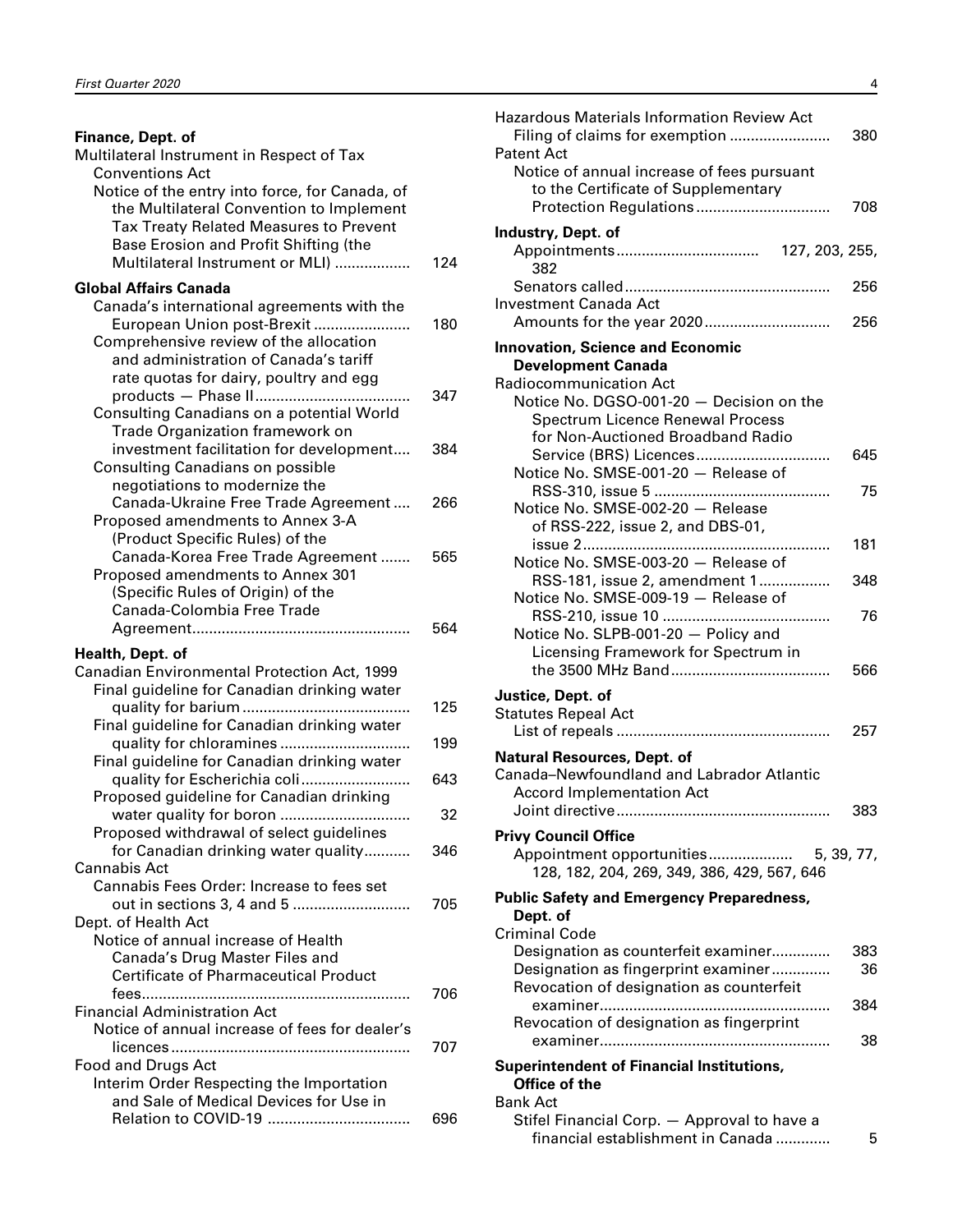<span id="page-6-0"></span>

| <b>Insurance Companies Act</b><br>Canada Life Assurance Company (The) -<br>Letters patent of amalgamation<br>and order to commence and carry on<br><b>Guarantee Company of North America</b><br>(The) - Letters patent of amalgamation<br>and order to commence and carry on | 38<br>429 |
|------------------------------------------------------------------------------------------------------------------------------------------------------------------------------------------------------------------------------------------------------------------------------|-----------|
| Validus Reinsurance, Ltd. - Order to insure                                                                                                                                                                                                                                  | 269       |
| Transport, Dept. of<br>Notice to interested parties - Electronic<br>shipping document study for dangerous<br><b>Canada Marine Act</b>                                                                                                                                        | 257       |
| Prince Rupert Port Authority -<br>Supplementary letters patent<br>St. John's Port Authority - Supplementary                                                                                                                                                                  | 262       |
| Vancouver Fraser Port Authority -                                                                                                                                                                                                                                            | 423       |
| Supplementary letters patent<br>Canada Shipping Act, 2001                                                                                                                                                                                                                    | 264       |
| Eastern Canada Response Corporation Ltd<br><b>Canada Transportation Act</b>                                                                                                                                                                                                  | 559       |
| Levy on shipments of crude oil by rail                                                                                                                                                                                                                                       | 708       |
| <b>Treasury Board Secretariat</b><br><b>Public Service Superannuation Regulations,</b><br><b>Canadian Forces Superannuation</b><br><b>Regulations and Royal Canadian Mounted</b><br><b>Police Superannuation Regulations</b>                                                 |           |
|                                                                                                                                                                                                                                                                              | 388       |

#### **MISCELLANEOUS NOTICES**

#### **A**

| Axa Insurance Company<br>105, 139, 189,<br>223                                                        |
|-------------------------------------------------------------------------------------------------------|
| C<br><b>Canada Guaranty Financial Corporation</b><br>Application to establish an insurance            |
| 13, 49, 105<br>F<br><b>Foresters Indemnity Company</b><br>Certificate of continuance<br>581, 652, 718 |
| J.P. Morgan Canada<br>Voluntary liquidation and dissolution<br>442,<br>718                            |
| Voluntary liquidation and dissolution<br>581                                                          |

## $\mathbf{v}$

| к<br>Kansa General International Insurance<br>Company Ltd.<br>Notice to all interested persons of a<br>judgment in the matter of Kansa General<br>International Insurance Company Ltd.<br>pursuant to section 161(4) of the<br>Winding-up and Restructuring Act, |            |
|------------------------------------------------------------------------------------------------------------------------------------------------------------------------------------------------------------------------------------------------------------------|------------|
|                                                                                                                                                                                                                                                                  | 189        |
| N<br>N.V. Hagelunie<br>Application to establish a Canadian<br>396, 442, 581,<br>652,                                                                                                                                                                             |            |
| O<br><b>Odyssey Trust Company</b><br>Letters patent of continuance 139, 190, 223,<br>278                                                                                                                                                                         |            |
| z<br>Zag Bank<br>224                                                                                                                                                                                                                                             |            |
| <b>ORDERS IN COUNCIL</b>                                                                                                                                                                                                                                         |            |
| <b>Government House</b><br>Letters patent amending the General<br><b>Campaign Star and General Service</b>                                                                                                                                                       |            |
| Medal Regulations, 2009<br>Letters patent amending the Operational<br>Service Medal Regulations                                                                                                                                                                  | 107<br>111 |
| Letters patent amending the Special Service<br>Order of Merit of the Police Forces                                                                                                                                                                               | 114        |
| Health, Dept. of<br>Food and Drugs Act<br>Order Approving the Interim Order<br>Respecting the Importation and Sale of<br>Medical Devices for Use in Relation to                                                                                                  | 397<br>719 |
| <b>Public Health Agency of Canada</b>                                                                                                                                                                                                                            |            |
| <b>Quarantine Act</b><br>Minimizing the Risk of Exposure to<br>COVID-19 Coronavirus Disease in<br>Minimizing the Risk of Exposure to<br><b>COVID-19 Coronavirus Disease in</b>                                                                                   | 397        |
| Canada Order (Persons Not on                                                                                                                                                                                                                                     | 405        |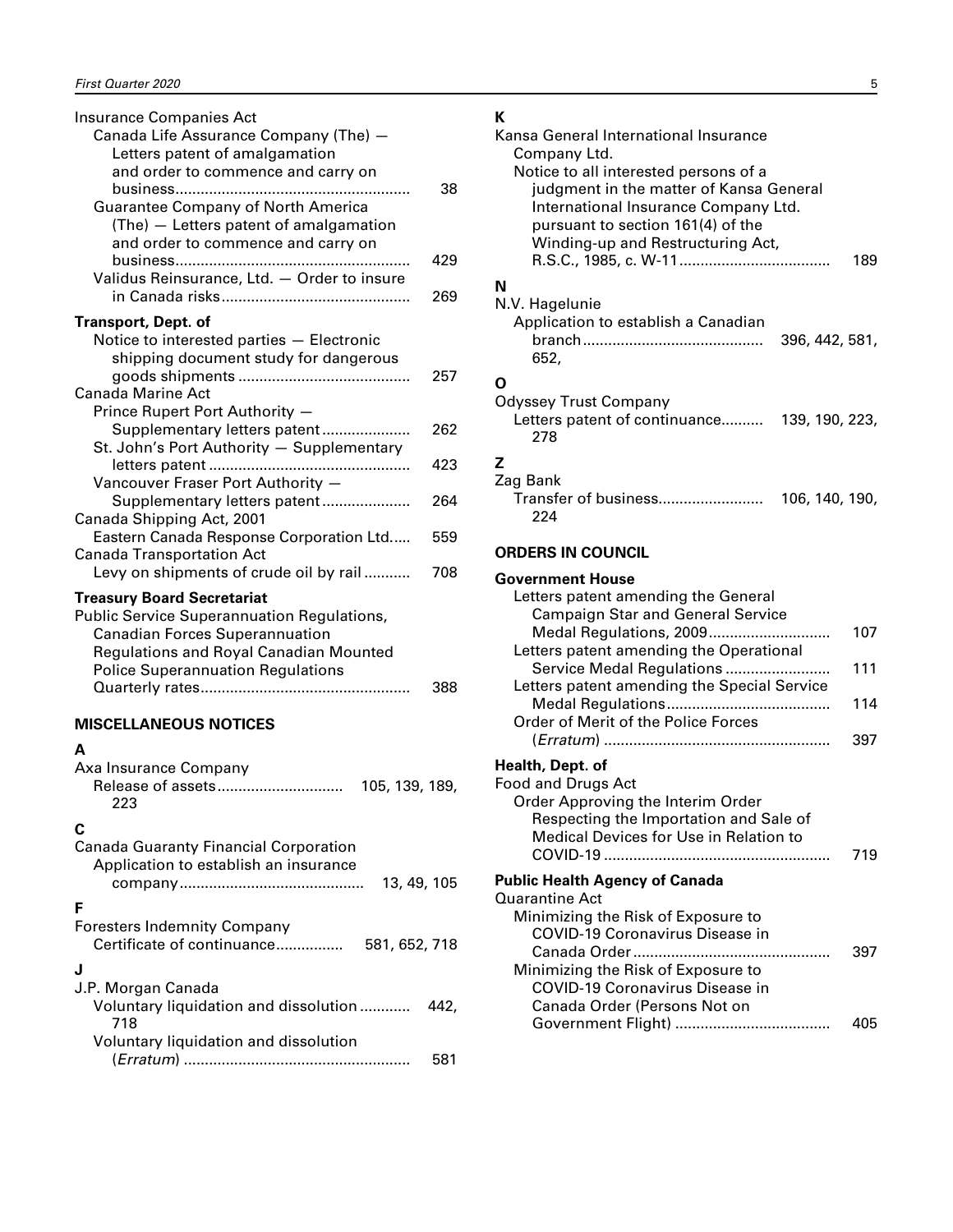<span id="page-7-0"></span>

| Minimizing the Risk of Exposure to            |     |
|-----------------------------------------------|-----|
| <b>COVID-19 Coronavirus Disease in Canada</b> |     |
| Order (Prohibition of Entry into Canada)      | 719 |
| Minimizing the Risk of Exposure to            |     |
| 2019–nCoV Acute Respiratory Disease           |     |
|                                               | 279 |
| <b>PARLIAMENT</b>                             |     |
| <b>Chief Electoral Officer, Office of the</b> |     |
| <b>Canada Elections Act</b>                   |     |
| Dens aletastica, ef as aleteas distribuci     |     |

| Deregistration of registered electoral          |     |
|-------------------------------------------------|-----|
|                                                 | 351 |
| Deregistration of registered electoral district |     |
|                                                 | 432 |
| Inflation adjustment factor                     | 649 |
|                                                 | 79  |
| Return of Members elected at the                |     |
| 43rd general election ( <i>Erratum</i> )        | 184 |
| $\mathbf{r}$                                    |     |

#### **House of Commons**

| Filing applications for private bills            |  |
|--------------------------------------------------|--|
| (First Session, 43rd Parliament)  7, 40, 79,     |  |
| 130, 184, 208, 271, 351, 391, 432, 570, 649, 711 |  |

#### **Senate**

| Royal assent |     |
|--------------|-----|
|              | 711 |

#### **PROPOSED REGULATIONS**

#### **Canadian Food Inspection Agency**

| <b>Health of Animals Act</b>                                                                                                                       |     |
|----------------------------------------------------------------------------------------------------------------------------------------------------|-----|
| Regulations Amending the Health of                                                                                                                 |     |
| Animals Regulations (Hatchery)                                                                                                                     | 583 |
| <b>Employment and Social Development,</b><br>Dept. of                                                                                              |     |
| Canada Student Financial Assistance Act<br>Regulations Amending the Canada Student<br>Financial Assistance Regulations<br>Canada Student Loans Act | 226 |
| Regulations Amending the Canada Student                                                                                                            | 245 |
| <b>Environment, Dept. of the</b><br><b>Species at Risk Act</b><br>Order Amending Schedule 1 to the                                                 | 142 |
| <b>Farm Products Council of Canada</b><br>Farm Products Agencies Act<br><b>Canadian Pork Promotion and Research</b>                                | 444 |
| Finance, Dept. of<br><b>Canadian Payments Act</b><br>By-law Amending Certain By-laws Made                                                          |     |
| Under the Canadian Payments Act                                                                                                                    | 461 |

| Proceeds of Crime (Money Laundering)<br>and Terrorist Financing Act<br><b>Regulations Amending the Regulations</b><br><b>Amending Certain Regulations Made</b><br>Under the Proceeds of Crime (Money<br>Laundering) and Terrorist Financing                                     | 286        |
|---------------------------------------------------------------------------------------------------------------------------------------------------------------------------------------------------------------------------------------------------------------------------------|------------|
| <b>Great Lakes Pilotage Authority</b><br><b>Pilotage Act</b><br><b>Regulations Amending the Great Lakes</b><br>Pilotage Tariff Regulations                                                                                                                                      | 51         |
| Justice, Dept. of<br><b>Criminal Code</b><br>Order Amending the Approved Screening                                                                                                                                                                                              | 248        |
| Divorce Act<br><b>Guidelines Amending the Federal Child</b><br>Notice of Relocation Regulations                                                                                                                                                                                 | 654<br>685 |
| <b>Provincial Child Support Service</b><br>Regulations Amending the Central Registry<br>of Divorce Proceedings Regulations                                                                                                                                                      | 683<br>680 |
| <b>Laurentian Pilotage Authority</b><br>Pilotage Act<br><b>Regulations Amending the Laurentian</b><br>Pilotage Tariff Regulations<br>Regulations Amending the Laurentian<br>Pilotage Tariff Regulations (Erratum)                                                               | 359<br>416 |
| <b>Pacific Pilotage Authority</b><br><b>Pilotage Act</b><br>Regulations Amending the Pacific Pilotage                                                                                                                                                                           | 15         |
| <b>Transport, Dept. of</b><br><b>Aeronautics Act</b><br>Regulations Amending the Canadian<br>Aviation Regulations (Parts I, III and VI -<br>Canada Shipping Act, 2001                                                                                                           | 473        |
| <b>Regulations Amending the Vessel Operation</b><br>Restriction Regulations<br><b>SUPPLEMENT</b>                                                                                                                                                                                | 511        |
| <b>Environment, Dept. of the</b><br>Canadian Environmental Protection Act, 1999<br>Notice with respect to reporting of<br>greenhouse gases (GHGs) for 2019, see<br>Canada Gazette No. 5<br>Notice with respect to the substances in the<br>National Pollutant Release Inventory |            |

for 2020 and 2021, see *Canada Gazette*

No. 7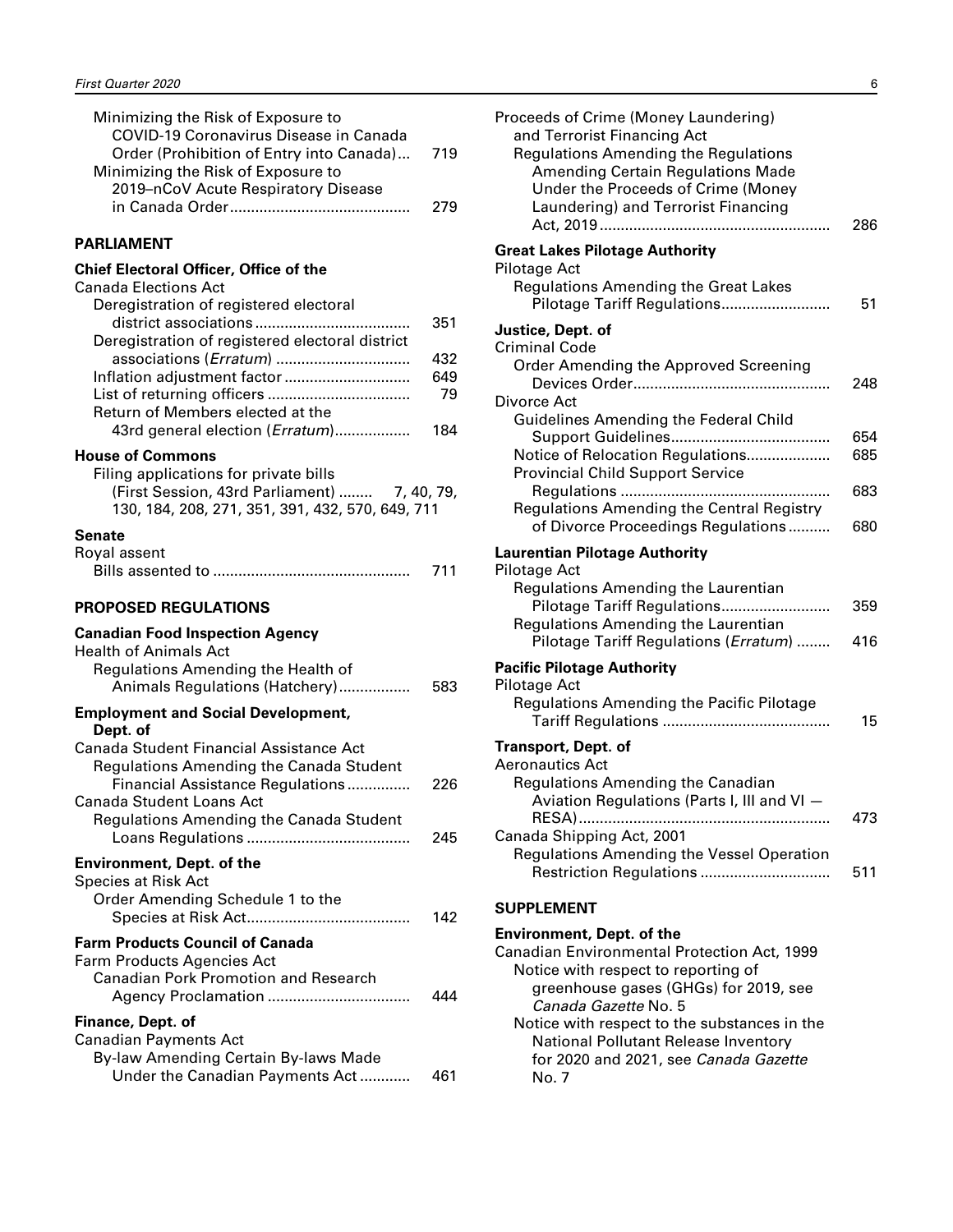### **INDEX**

<span id="page-8-0"></span>Le présent index trimestriel de la *Gazette du Canada* s'applique aux numéros 01 à 13, dont la date et les numéros de page sont indiqués ci-dessous aux fins de référence.

|    |            | Pages              |
|----|------------|--------------------|
| 01 | 4 janvier  | 1 à 29             |
| 02 | 11 janvier | 30 à 69            |
| 03 | 18 janvier | 70 à 119           |
| 04 | 25 janvier | 120 à 156          |
| 05 | 1 février  | 157 à 195          |
| 06 | 8 février  | 196 à 253          |
| 07 | 15 février | 254 à 338          |
| 08 | 22 février | 339 à 371          |
| 09 | 29 février | 372 à 419          |
| 10 | 7 mars     | 420 à 535          |
| 11 | 14 mars    | 536 à 641          |
| 12 | 21 mars    | 642 à 690          |
| 13 | 28 mars    | 691 à 729          |
|    |            | Volume Numéro Date |

#### **AVIS DIVERS**

#### **A**

| Axa Assurances |  |  |  |  |  |
|----------------|--|--|--|--|--|
|                |  |  |  |  |  |

| Libération d'actif | 105, 139, 189, |
|--------------------|----------------|
| -223               |                |

## **B**

| Bangue Zag            |                |
|-----------------------|----------------|
| Transfert d'activités | 106, 140, 190, |
| 224                   |                |
| C                     |                |

#### **C**

| <b>Canada Guaranty Financial Corporation</b><br>Demande de constitution d'une<br>société d'assurances<br>13, 49, 105 |     |
|----------------------------------------------------------------------------------------------------------------------|-----|
| F                                                                                                                    |     |
| <b>Foresters Indemnity Company</b><br>Certificat de prorogation<br>581, 652, 718                                     |     |
| J                                                                                                                    |     |
| J.P. Morgan Canada                                                                                                   |     |
| Liquidation et dissolution volontaires 442, 718<br>Liquidation et dissolution volontaires                            |     |
|                                                                                                                      | 581 |
| К                                                                                                                    |     |
| Kansa General International Insurance<br>Company Ltd.                                                                |     |
| Avis aux intéressés d'un jugement dans                                                                               |     |
| l'affaire de Kansa General International<br>Insurance Company Ltd. en vertu                                          |     |
| de l'article 161(4) de la Loi sur les                                                                                |     |
| liquidations et les restructurations,                                                                                |     |
|                                                                                                                      | 189 |

## **N**

| N<br>N.V. Hagelunie<br>Demande d'établissement d'une<br>succursale canadienne<br>396, 442, 581,<br>652                                                                                                                                                                                                                                                              |     |
|---------------------------------------------------------------------------------------------------------------------------------------------------------------------------------------------------------------------------------------------------------------------------------------------------------------------------------------------------------------------|-----|
| Ο<br><b>Odyssey Trust Company</b><br>Lettres patentes de prorogation<br>139, 190, 223,<br>278                                                                                                                                                                                                                                                                       |     |
| <b>AVIS DU GOUVERNEMENT</b>                                                                                                                                                                                                                                                                                                                                         |     |
| Affaires mondiales Canada                                                                                                                                                                                                                                                                                                                                           |     |
| Accords internationaux du Canada avec<br>l'Union européenne à la suite<br>du « Brexit »<br>Consultation de la population canadienne<br>sur d'éventuelles négociations                                                                                                                                                                                               | 180 |
| pour moderniser l'Accord de<br>libre-échange Canada-Ukraine<br>Consultation des Canadiens sur un éventuel<br>cadre de l'Organisation mondiale du                                                                                                                                                                                                                    | 266 |
| commerce sur la facilitation des<br>investissements pour le développement<br>Examen complet de l'allocation et de<br>l'administration des contingents tarifaires                                                                                                                                                                                                    | 384 |
| du Canada pour les produits laitiers, la<br>volaille et les œufs - Phase II<br>Modifications proposées à l'annexe 3-A<br>(Règles d'origine spécifiques) de l'Accord                                                                                                                                                                                                 | 347 |
| de libre-échange Canada-Corée<br>Modifications proposées à l'annexe 301<br>(Règles d'origine spécifiques) de l'Accord                                                                                                                                                                                                                                               | 565 |
| de libre-échange Canada-Colombie                                                                                                                                                                                                                                                                                                                                    | 564 |
| <b>Banque du Canada</b><br><b>Bilans</b><br>État de la situation financière au                                                                                                                                                                                                                                                                                      | 207 |
|                                                                                                                                                                                                                                                                                                                                                                     | 390 |
| Loi sur la Banque du Canada<br>Modification de la politique régissant<br>l'achat et la vente de titres<br>(Publié dans l'édition spéciale Vol. 154,<br>$n^{\circ}$ 1, le vendredi 13 mars 2020)<br>Modification de la politique régissant<br>l'achat et la vente de titres<br>(Publié dans l'édition spéciale Vol. 154,<br>$n^{\circ}$ 2, le mercredi 18 mars 2020) | 710 |
|                                                                                                                                                                                                                                                                                                                                                                     |     |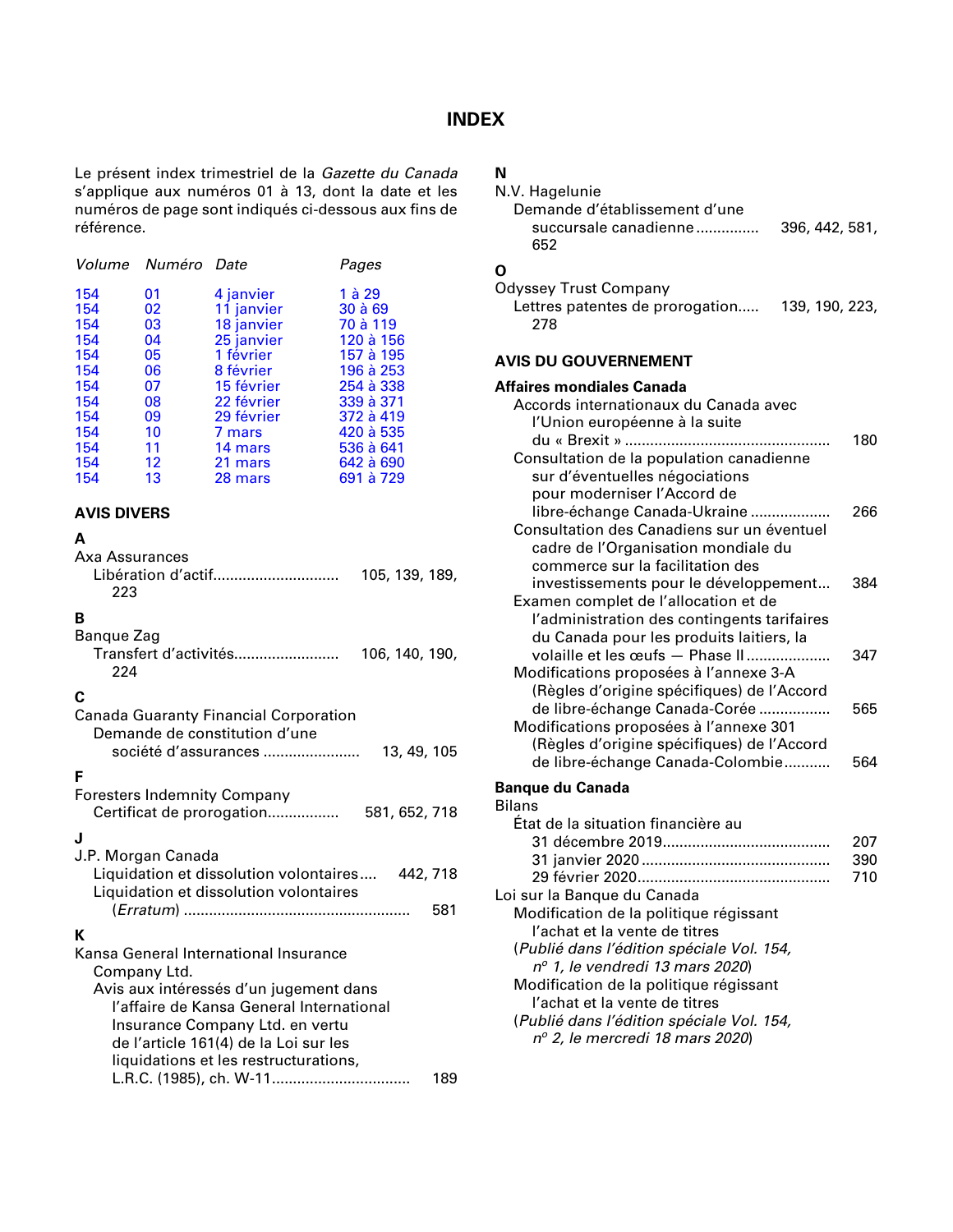| Citoyenneté et de l'Immigration, min. de la<br>Loi sur l'immigration et la protection des<br>réfugiés                                                                                                                                                                                    |            |
|------------------------------------------------------------------------------------------------------------------------------------------------------------------------------------------------------------------------------------------------------------------------------------------|------------|
| Instructions ministérielles sur le traitement<br>des demandes de visa de résident<br>permanent présentées par les parents ou<br>les grands-parents d'un répondant au<br>titre de la catégorie du regroupement<br>familial et sur le traitement des<br>demandes de parrainage liées à ces | 31         |
|                                                                                                                                                                                                                                                                                          |            |
| Conseil privé, Bureau du<br>Possibilités de nominations<br>128, 182, 204, 269, 349, 386, 429, 567, 646                                                                                                                                                                                   | 5, 39, 77, |
| Emploi et du Développement social,                                                                                                                                                                                                                                                       |            |
| min. de l'                                                                                                                                                                                                                                                                               |            |
| Application des articles 173.01 et 173.1 du<br>Code canadien du travail aux employés<br>sur appel et en disponibilité                                                                                                                                                                    | 340        |
| Environnement, min. de l'                                                                                                                                                                                                                                                                |            |
| Loi canadienne sur la protection de<br>l'environnement (1999)                                                                                                                                                                                                                            |            |
| Arrêté 2020-66-01-02 modifiant la Liste                                                                                                                                                                                                                                                  |            |
|                                                                                                                                                                                                                                                                                          | 421        |
| Arrêté 2020-87-02-02 modifiant la Liste                                                                                                                                                                                                                                                  |            |
|                                                                                                                                                                                                                                                                                          | 197        |
| Arrêté 2020-87-03-02 modifiant la Liste                                                                                                                                                                                                                                                  |            |
| Arrêté 2020-87-04-02 modifiant la Liste                                                                                                                                                                                                                                                  | 198        |
|                                                                                                                                                                                                                                                                                          | 422        |
| Arrêté 2020-87-05-02 modifiant la Liste                                                                                                                                                                                                                                                  |            |
|                                                                                                                                                                                                                                                                                          | 199        |
| Arrêté 2020-87-07-02 modifiant la Liste                                                                                                                                                                                                                                                  |            |
|                                                                                                                                                                                                                                                                                          | 537        |
| Avis de disponibilité d'un rapport résumant                                                                                                                                                                                                                                              |            |
| les commentaires et avis d'opposition                                                                                                                                                                                                                                                    |            |
|                                                                                                                                                                                                                                                                                          | 168        |
| Avis d'intention de modifier la Liste                                                                                                                                                                                                                                                    |            |
| intérieure en vertu du paragraphe 87(3)                                                                                                                                                                                                                                                  |            |
| de la Loi canadienne sur la protection de<br>l'environnement (1999) pour indiquer que                                                                                                                                                                                                    |            |
| le paragraphe 81(3) de cette loi s'applique                                                                                                                                                                                                                                              |            |
| à la substance 1-chloro-2-[2,2-dichloro-                                                                                                                                                                                                                                                 |            |
| 1-(4-chlorophényl)éthyl]benzène, aussi                                                                                                                                                                                                                                                   |            |
|                                                                                                                                                                                                                                                                                          | 160        |
| Condition ministérielle nº 20160                                                                                                                                                                                                                                                         | 158        |
| Condition ministérielle nº 20198                                                                                                                                                                                                                                                         | 121        |
| Loi de 1994 sur la convention concernant les                                                                                                                                                                                                                                             |            |
| oiseaux migrateurs                                                                                                                                                                                                                                                                       |            |
| Avis d'intention de modifier le Règlement                                                                                                                                                                                                                                                |            |
| sur les oiseaux migrateurs                                                                                                                                                                                                                                                               | 71         |

| Loi sur la protection d'espèces animales<br>ou végétales sauvages et la réglementation |     |
|----------------------------------------------------------------------------------------|-----|
| de leur commerce international et                                                      |     |
| interprovincial<br>Avis d'intention de modifier le Règlement                           |     |
| sur le commerce d'espèces animales et                                                  |     |
|                                                                                        | 73  |
| Environnement, min. de l' et min. de la Santé<br>Loi canadienne sur la protection de   |     |
| l'environnement (1999)                                                                 |     |
| Publication après évaluation préalable d'une                                           |     |
| substance - le 2,2'-(naphtalène-1,4-diyl)                                              |     |
| bis(benzoxazole) [azurant 367],                                                        |     |
| NE CAS 5089-22-5 - inscrite sur la Liste                                               |     |
| intérieure [paragraphe 77(1) de la                                                     |     |
| Loi canadienne sur la protection de                                                    |     |
| l'environnement (1999)]                                                                | 343 |
| Publication après évaluation préalable                                                 |     |
| d'une substance - le $2,2,4,4,6,8,8$ -                                                 |     |
| heptaméthylnonane (heptaméthylnonane;                                                  |     |
| $HMN$ ), NE CAS 4390-04-9 $-$ inscrite sur                                             |     |
| la Liste intérieure [paragraphe 77(1) de                                               |     |
| la Loi canadienne sur la protection de<br>l'environnement (1999)]                      | 169 |
| Publication après évaluation préalable de                                              |     |
| cinq substances du groupe des                                                          |     |
| salicylates inscrites sur la Liste intérieure                                          |     |
| [alinéas 68b) et c) ou paragraphe 77(1)                                                |     |
| de la Loi canadienne sur la protection de                                              |     |
| l'environnement (1999)]                                                                | 545 |
| Publication après évaluation préalable                                                 |     |
| de 15 substances du groupe des                                                         |     |
| monoterpènes acycliques,                                                               |     |
| monocycliques et bicycliques inscrites                                                 |     |
| sur la Liste intérieure [alinéas 68b) et c)                                            |     |
| ou paragraphe 77(1) de la Loi<br>canadienne sur la protection de                       |     |
| l'environnement (1999)]                                                                | 538 |
| Publication de l'ébauche d'évaluation                                                  |     |
| scientifique de la pollution plastique                                                 | 172 |
| Publication des résultats des enquêtes                                                 |     |
| et des recommandations sur sept                                                        |     |
| substances du groupe des parabènes                                                     |     |
| inscrits sur la Liste intérieure                                                       |     |
| [alinéas 68b) et c) de la Loi                                                          |     |
| canadienne sur la protection de                                                        |     |
| l'environnement (1999)]                                                                | 553 |
|                                                                                        |     |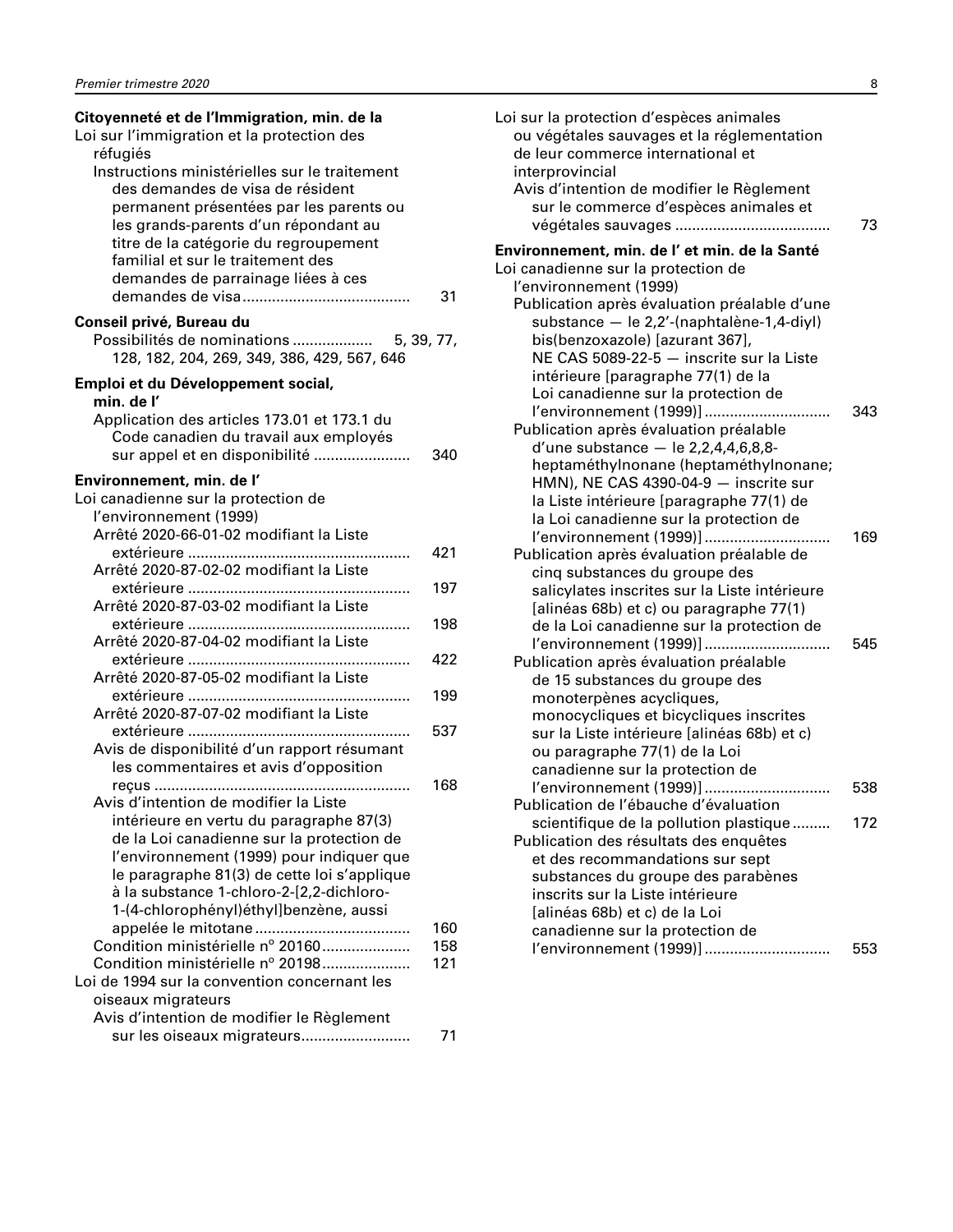| Publication des résultats des enquêtes<br>et des recommandations sur une<br>substance - 2-biphénylate de sodium,<br>ci-après appelée « ortho-phénylphénolate<br>de sodium (OPPS) », NE CAS 132-27-4 -<br>inscrite sur la Liste intérieure [alinéas 68b)<br>et c) de la Loi canadienne sur la protection<br>de l'environnement (1999)] | 377 |
|---------------------------------------------------------------------------------------------------------------------------------------------------------------------------------------------------------------------------------------------------------------------------------------------------------------------------------------|-----|
| <b>Environnement et Changement climatique</b><br>Canada                                                                                                                                                                                                                                                                               |     |
| Loi sur les espèces en péril                                                                                                                                                                                                                                                                                                          |     |
| Description de l'habitat essentiel de la                                                                                                                                                                                                                                                                                              |     |
| chauve-souris blonde dans la réserve                                                                                                                                                                                                                                                                                                  |     |
| nationale de faune de Vaseux-Bighorn                                                                                                                                                                                                                                                                                                  | 427 |
| Description de l'habitat essentiel de la                                                                                                                                                                                                                                                                                              |     |
| grenouille léopard, population des<br>Rocheuses, dans la réserve nationale de                                                                                                                                                                                                                                                         |     |
|                                                                                                                                                                                                                                                                                                                                       | 426 |
| Description de l'habitat essentiel de la                                                                                                                                                                                                                                                                                              |     |
| salamandre tigrée de l'Ouest, population                                                                                                                                                                                                                                                                                              |     |
| des montagnes du Sud, dans la réserve                                                                                                                                                                                                                                                                                                 |     |
| nationale de faune de Vaseux-Bighorn                                                                                                                                                                                                                                                                                                  | 428 |
| Description de l'habitat essentiel de la tortue                                                                                                                                                                                                                                                                                       |     |
| ponctuée dans la réserve nationale de<br>faune de Big Creek, la réserve nationale                                                                                                                                                                                                                                                     |     |
| de faune de l'île Eleanor, la réserve                                                                                                                                                                                                                                                                                                 |     |
| nationale de faune de Long Point,                                                                                                                                                                                                                                                                                                     |     |
| la réserve nationale de faune du lac                                                                                                                                                                                                                                                                                                  |     |
| Mississippi, la réserve nationale de faune                                                                                                                                                                                                                                                                                            |     |
| de l'île Mohawk, la réserve nationale de                                                                                                                                                                                                                                                                                              |     |
| faune de St. Clair, la réserve nationale de                                                                                                                                                                                                                                                                                           |     |
| faune du marais Wye, le refuge d'oiseaux<br>de l'île Chantry et le refuge d'oiseaux de                                                                                                                                                                                                                                                |     |
|                                                                                                                                                                                                                                                                                                                                       | 179 |
| Description de l'habitat essentiel du crapaud                                                                                                                                                                                                                                                                                         |     |
| du Grand Bassin dans la réserve                                                                                                                                                                                                                                                                                                       |     |
| nationale de faune de Vaseux-Bighorn                                                                                                                                                                                                                                                                                                  | 425 |
| Description de l'habitat essentiel du ginseng                                                                                                                                                                                                                                                                                         |     |
| à cing folioles dans la réserve nationale<br>de faune du ruisseau Big Creek, la réserve                                                                                                                                                                                                                                               |     |
| nationale de faune de l'île Eleanor, la                                                                                                                                                                                                                                                                                               |     |
| réserve nationale de faune des îles de                                                                                                                                                                                                                                                                                                |     |
| Contrecœur, la réserve nationale de                                                                                                                                                                                                                                                                                                   |     |
| faune des îles de la Paix, la réserve                                                                                                                                                                                                                                                                                                 |     |
| nationale de faune du lac Saint-François,                                                                                                                                                                                                                                                                                             |     |
| la réserve nationale de faune de Long                                                                                                                                                                                                                                                                                                 |     |
| Point, la réserve nationale de faune du lac<br>Mississippi, la réserve nationale de faune                                                                                                                                                                                                                                             |     |
| de l'île Mohawk, la réserve nationale de                                                                                                                                                                                                                                                                                              |     |
| faune de l'Île Scotch Bonnet, la réserve                                                                                                                                                                                                                                                                                              |     |
| nationale de faune de la baie Wellers,                                                                                                                                                                                                                                                                                                |     |
| la réserve nationale de faune du marais                                                                                                                                                                                                                                                                                               |     |
| Wye, le refuge d'oiseaux de l'île Chantry,                                                                                                                                                                                                                                                                                            |     |
| le refuge d'oiseaux des Îles de la Couvée,                                                                                                                                                                                                                                                                                            |     |
| le refuge d'oiseaux de l'Île aux Hérons,<br>le refuge d'oiseaux de Philipsburg et le                                                                                                                                                                                                                                                  |     |
| refuge d'oiseaux de Rideau                                                                                                                                                                                                                                                                                                            | 177 |
|                                                                                                                                                                                                                                                                                                                                       |     |

| Finances, min. des<br>Loi sur l'instrument multilatéral relatif aux<br>conventions fiscales<br>Avis relatif à l'entrée en vigueur pour le<br>Canada de la Convention multilatérale<br>pour la mise en œuvre des mesures<br>relatives aux conventions fiscales pour<br>prévenir l'érosion de la base d'imposition<br>et le transfert de bénéfices, ci-après<br>désignée comme l'instrument | 124 |
|-------------------------------------------------------------------------------------------------------------------------------------------------------------------------------------------------------------------------------------------------------------------------------------------------------------------------------------------------------------------------------------------|-----|
| Industrie, min. de l'                                                                                                                                                                                                                                                                                                                                                                     |     |
|                                                                                                                                                                                                                                                                                                                                                                                           |     |
| 382                                                                                                                                                                                                                                                                                                                                                                                       |     |
|                                                                                                                                                                                                                                                                                                                                                                                           | 256 |
| Loi sur Investissement Canada<br>Montants pour l'année 2020                                                                                                                                                                                                                                                                                                                               | 256 |
|                                                                                                                                                                                                                                                                                                                                                                                           |     |
| <b>Innovation, Sciences et Développement</b><br>économique Canada                                                                                                                                                                                                                                                                                                                         |     |
| Loi sur la radiocommunication                                                                                                                                                                                                                                                                                                                                                             |     |
| Avis nº SLPB-001-20 - Cadre politique et de                                                                                                                                                                                                                                                                                                                                               |     |
| délivrance de licences concernant le                                                                                                                                                                                                                                                                                                                                                      |     |
| spectre de la bande de 3 500 MHz                                                                                                                                                                                                                                                                                                                                                          | 566 |
| Avis $n^{\circ}$ SMSE-001-20 $-$ Publication du                                                                                                                                                                                                                                                                                                                                           |     |
| Avis nº SMSE-002-20 - Publication du                                                                                                                                                                                                                                                                                                                                                      | 75  |
| CNR-222, 2 <sup>e</sup> édition, et du CBD-01,                                                                                                                                                                                                                                                                                                                                            |     |
| .                                                                                                                                                                                                                                                                                                                                                                                         | 181 |
| Avis nº SMSE-003-20 - Publication                                                                                                                                                                                                                                                                                                                                                         |     |
| du CNR-181, 2 <sup>e</sup> édition, 1 <sup>re</sup> modification                                                                                                                                                                                                                                                                                                                          | 348 |
| Avis nº SMSE-009-19 - Publication du                                                                                                                                                                                                                                                                                                                                                      |     |
|                                                                                                                                                                                                                                                                                                                                                                                           | 76  |
| Avis n° DGSO-001-20 - Décision sur le<br>processus de renouvellement des                                                                                                                                                                                                                                                                                                                  |     |
| licences de spectre qui s'appliquent                                                                                                                                                                                                                                                                                                                                                      |     |
| aux licences du service radio à large                                                                                                                                                                                                                                                                                                                                                     |     |
| bande (SRLB) non mises aux enchères                                                                                                                                                                                                                                                                                                                                                       | 645 |
| Justice, min. de la                                                                                                                                                                                                                                                                                                                                                                       |     |
| Loi sur l'abrogation des lois                                                                                                                                                                                                                                                                                                                                                             |     |
|                                                                                                                                                                                                                                                                                                                                                                                           | 257 |
| Ressources naturelles, min. des                                                                                                                                                                                                                                                                                                                                                           |     |
| Loi de mise en œuvre de l'Accord atlantique                                                                                                                                                                                                                                                                                                                                               |     |
| Canada - Terre-Neuve-et-Labrador                                                                                                                                                                                                                                                                                                                                                          |     |
|                                                                                                                                                                                                                                                                                                                                                                                           | 383 |
| Santé, min. de la                                                                                                                                                                                                                                                                                                                                                                         |     |
| Loi canadienne sur la protection de                                                                                                                                                                                                                                                                                                                                                       |     |
| l'environnement (1999)<br>Projet de recommandation pour la qualité                                                                                                                                                                                                                                                                                                                        |     |
| de l'eau potable au Canada pour le bore                                                                                                                                                                                                                                                                                                                                                   | 32  |
| Projet de retrait de certaines                                                                                                                                                                                                                                                                                                                                                            |     |
| recommandations pour la qualité de                                                                                                                                                                                                                                                                                                                                                        |     |
| l'eau potable au Canada                                                                                                                                                                                                                                                                                                                                                                   | 346 |
| Recommandation pour la qualité de l'eau                                                                                                                                                                                                                                                                                                                                                   |     |
| potable au Canada finalisée pour                                                                                                                                                                                                                                                                                                                                                          | 643 |
|                                                                                                                                                                                                                                                                                                                                                                                           |     |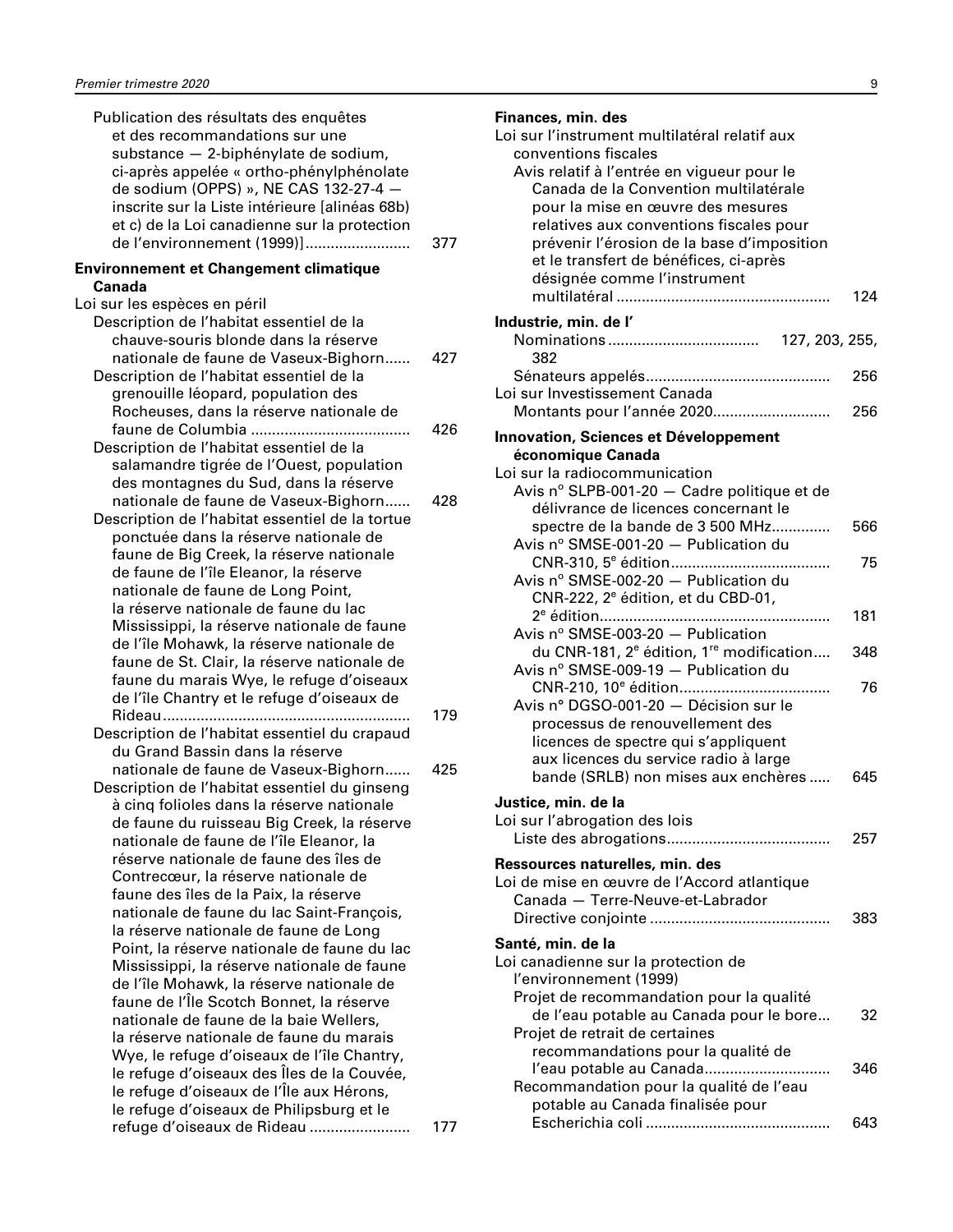<span id="page-11-0"></span>

| Recommandation pour la qualité de l'eau<br>potable au Canada finalisée pour le                                                                                       |     |
|----------------------------------------------------------------------------------------------------------------------------------------------------------------------|-----|
| Recommandation pour la qualité de l'eau                                                                                                                              | 125 |
| potable au Canada finalisée pour les                                                                                                                                 | 199 |
| Loi sur l'alimentation et les drogues<br>Arrêté d'urgence concernant l'importation<br>et la vente d'instruments médicaux<br>destinés à être utilisés à l'égard de la |     |
| Loi sur la gestion des finances publiques                                                                                                                            | 696 |
| Avis de majoration annuelle sur les prix à<br>payer à l'égard des licences de                                                                                        |     |
| Loi sur le cannabis                                                                                                                                                  | 707 |
| Arrêté sur les prix à payer à l'égard du<br>cannabis : Augmentation des prix visés                                                                                   |     |
| Loi sur le contrôle des renseignements relatifs<br>aux matières dangereuses                                                                                          | 705 |
| Dépôt des demandes de dérogation<br>Loi sur le ministère de la Santé                                                                                                 | 380 |
| Avis de majoration annuelle des prix à payer<br>pour les fiches maîtresses des<br>médicaments et les certificats de produits                                         |     |
| pharmaceutiques de Santé Canada<br>Loi sur les brevets                                                                                                               | 706 |
| Avis de majoration annuelle sur les prix à<br>payer à l'égard du Règlement sur les<br>certificats de protection                                                      |     |
|                                                                                                                                                                      | 708 |
| Secrétariat du Conseil du Trésor<br>Règlement sur la pension de la fonction<br>publique, Règlement sur la pension<br>de retraite des Forces canadiennes et           |     |
| Règlement sur la pension de retraite<br>de la Gendarmerie royale du Canada<br>Taux trimestriels                                                                      | 388 |
| Sécurité publique et de la Protection civile,<br>min. de la                                                                                                          |     |
| Code criminel<br>Désignation à titre d'inspecteur de la                                                                                                              |     |
|                                                                                                                                                                      | 383 |
| Désignation à titre de préposé aux<br>Révocation de nomination à titre                                                                                               | 36  |
| d'inspecteur de la contrefaçon<br>Révocation de nomination à titre de                                                                                                | 384 |
| préposé aux empreintes digitales                                                                                                                                     | 38  |
| Surintendant des institutions financières,<br><b>Bureau du</b>                                                                                                       |     |
| Loi sur les banques                                                                                                                                                  |     |
| Stifel Financial Corp. - Agrément relatif aux<br>établissements financiers au Canada                                                                                 | 5   |

| Loi sur les sociétés d'assurances<br>Compagnie d'Assurance du Canada sur<br>la Vie (La) - Lettres patentes de fusion et<br>autorisation de fonctionnement<br>Garantie, Compagnie d'Assurance de<br>l'Amérique du Nord (La) - Lettres<br>patentes de fusion et autorisation | 38         |
|----------------------------------------------------------------------------------------------------------------------------------------------------------------------------------------------------------------------------------------------------------------------------|------------|
| Validus Reinsurance, Ltd. - Ordonnance<br>autorisant à garantir au Canada des                                                                                                                                                                                              | 429<br>269 |
| Transports, min. des<br>Avis aux parties intéressées — Étude sur les<br>documents d'expédition électroniques<br>pour les expéditions de marchandises                                                                                                                       |            |
| Loi de 2001 sur la marine marchande du<br>Canada                                                                                                                                                                                                                           | 257        |
| Société d'intervention maritime, Est du<br>Loi maritime du Canada<br>Administration portuaire de Prince Rupert -                                                                                                                                                           | 559        |
| Lettres patentes supplémentaires<br>Administration portuaire de St. John's -                                                                                                                                                                                               | 262        |
| Lettres patentes supplémentaires<br>Administration portuaire de Vancouver<br>Fraser - Lettres patentes                                                                                                                                                                     | 423        |
| Loi sur les transports au Canada                                                                                                                                                                                                                                           | 264        |
| Contribution associée aux expéditions<br>ferroviaires de pétrole brut                                                                                                                                                                                                      | 708        |
| <b>COMMISSIONS</b>                                                                                                                                                                                                                                                         |            |
| Agence des services frontaliers du Canada<br>Loi sur les mesures spéciales d'importation<br>Certaines feuilles d'acier résistant à la<br>Certaines tiges de pompage - Décision                                                                                             | 209<br>41  |
| Agence du revenu du Canada<br>Loi de l'impôt sur le revenu                                                                                                                                                                                                                 |            |

| LUI UU I IIIIDUL SUI IU IUVUIU              |         |
|---------------------------------------------|---------|
| Révocation de l'enregistrement              |         |
| d'organismes de bienfaisance                | 42, 98, |
| 212, 434, 572, 713                          |         |
| Révocation de l'enregistrement              |         |
| d'organismes de bienfaisance (Errata)  211, |         |
| 433                                         |         |
| Agence Parcs Canada                         |         |
| Loi sur les espèces en péril                |         |
|                                             |         |

| Description de l'habitat essentiel des  |     |
|-----------------------------------------|-----|
| populations de l'Alberta de la truite   |     |
| fardée versant de l'ouest, dans le parc |     |
|                                         | 440 |
|                                         |     |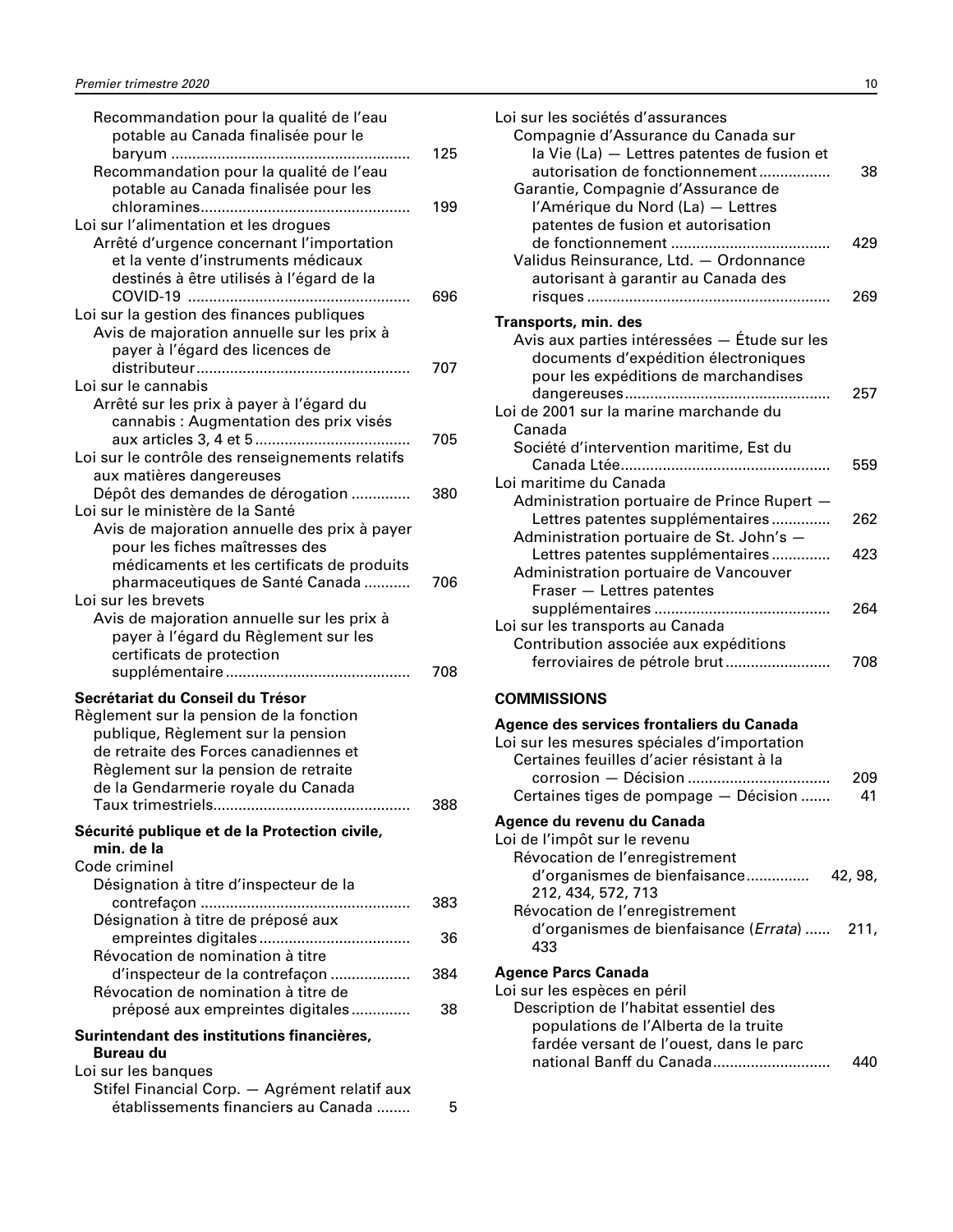# **Commission de la fonction publique**

| Loi sur l'emploi dans la fonction publique<br>Permission accordée (Collette-Boudreau,                                                                                                                                                                                                                                                    |                   |
|------------------------------------------------------------------------------------------------------------------------------------------------------------------------------------------------------------------------------------------------------------------------------------------------------------------------------------------|-------------------|
| Permission accordée                                                                                                                                                                                                                                                                                                                      | 48                |
| (Johnston, Samuel Jude)<br>Permission accordée (Kopytko,                                                                                                                                                                                                                                                                                 | 277               |
| Permission et congé accordés                                                                                                                                                                                                                                                                                                             | 580               |
| (Gale, Timothy Edward)                                                                                                                                                                                                                                                                                                                   | 104               |
| <b>Commission mixte internationale</b><br>Traité des eaux limitrophes de 1909<br>Audience publique concernant les objectifs<br>proposés en matière de concentration et<br>de charge de nutriments à atteindre dans<br>Audiences publiques concernant les<br>objectifs proposés en matière de<br>concentration et de charge de nutriments | 220               |
| à atteindre dans la rivière Rouge<br>Conseil de la radiodiffusion et des                                                                                                                                                                                                                                                                 | 10                |
| télécommunications canadiennes<br>187, 219, 275, 355, 394, 439, 576, 651, 717                                                                                                                                                                                                                                                            |                   |
| 219, 277, 357, 395, 440, 577, 651, 717                                                                                                                                                                                                                                                                                                   |                   |
| Décisions administratives 219, 356, 577,<br>717                                                                                                                                                                                                                                                                                          |                   |
| Demandes de la partie 1<br>103, 138, 188,<br>275, 356, 394, 440, 577                                                                                                                                                                                                                                                                     |                   |
| Office Canada - Terre-Neuve-et-Labrador des                                                                                                                                                                                                                                                                                              | 220               |
| hydrocarbures extracôtiers<br>Loi de mise en œuvre de l'Accord atlantique<br>Canada - Terre-Neuve-et-Labrador<br>Appel d'offres nº NL19-CFB01                                                                                                                                                                                            | 214               |
| Appel d'offres nº NL19-CFB02                                                                                                                                                                                                                                                                                                             | 216               |
| Régie de l'énergie du Canada<br>Demande visant la construction et<br>l'exploitation d'une ligne internationale                                                                                                                                                                                                                           |                   |
| Hydro-Québec TransÉnergie<br>Demande visant l'exportation d'électricité<br>aux États-Unis<br><b>Castleton Commodities Merchant</b>                                                                                                                                                                                                       | 8                 |
| Centre Lane Trading Limited<br>Macquarie Energy Canada Ltd                                                                                                                                                                                                                                                                               | 209<br>131<br>571 |
| Merrill Lynch Commodities, Inc.<br>Secrétariat de l'ALENA                                                                                                                                                                                                                                                                                | 392               |
| Demande de révision par un groupe spécial<br>Acier de construction fabriqué au Canada                                                                                                                                                                                                                                                    | 578               |
| Tribunal canadien du commerce extérieur<br>Appels                                                                                                                                                                                                                                                                                        |                   |
|                                                                                                                                                                                                                                                                                                                                          | 43                |

|                                                 | 132  |
|-------------------------------------------------|------|
|                                                 | 186  |
|                                                 | 353  |
|                                                 | 574  |
|                                                 | 715  |
| Décisions                                       |      |
| Conteneurs spéciaux pour le transport           |      |
|                                                 | 136  |
| Feuilles d'acier résistant à la corrosion       | 101  |
|                                                 | 574  |
| Services financiers et autres services          |      |
|                                                 | 354  |
| Enquêtes                                        |      |
| Équipement de radar, sauf aéronefs<br>716       | 393, |
| Estacade flottante antipollution                | 438  |
| Hôtels, motels et logements commerciaux         | 273  |
| Intégration de systèmes informatiques           | 355  |
| Services de communications, de                  |      |
| photographie, de cartographie,                  |      |
| d'impression et de publication                  | 186  |
| Services professionnels, informatique           | 274, |
| 650                                             |      |
| <b>Expiration des conclusions</b>               |      |
| Fournitures tubulaires pour puits de            |      |
|                                                 | 45   |
| Ordonnance                                      |      |
|                                                 | 137  |
| Tôles d'acier au carbone laminées à chaud       | 650  |
| Ouverture d'enquête                             |      |
| Tiges de pompage                                | 43   |
| Ouverture d'enquête d'exclusion de produits     |      |
| Certains produits de l'acier                    | 133  |
| Réexamen relatif à l'expiration                 |      |
| de l'ordonnance                                 |      |
| Tôles d'acier au carbone et tôles d'acier       |      |
| allié résistant à faible teneur, laminées       |      |
|                                                 | 101  |
| Réexamen relatif à l'expiration de              |      |
| l'ordonnance                                    |      |
| Fournitures tubulaires pour puits de            |      |
|                                                 | 272  |
| Réexamen relatif à l'expiration des conclusions |      |
| Fournitures tubulaires pour puits de            |      |
|                                                 | 437  |
| Réouverture d'enquête (projet pilote - greffe   |      |
| électronique)                                   |      |
| Certains éléments d'acier de fabrication        |      |
|                                                 | 575  |
|                                                 |      |
| Tribunal de la concurrence                      |      |
| Loi sur la concurrence                          |      |
|                                                 | 47   |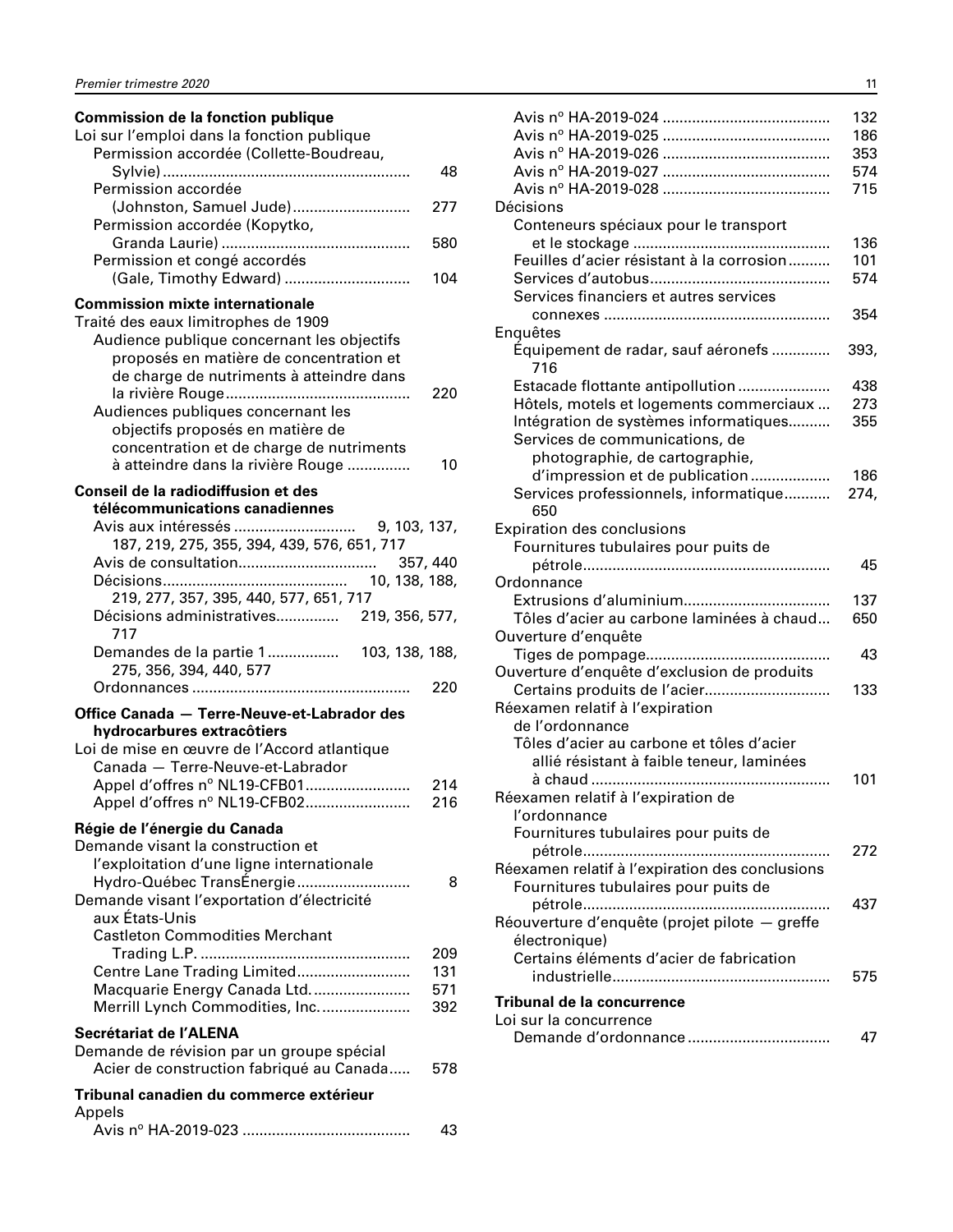#### <span id="page-13-0"></span>**DÉCRETS**

#### **Agence de la santé publique du Canada** Loi sur la mise en quarantaine Décret visant la réduction du risque d'exposition à la maladie à coronavirus COVID-19 au Canada ................................... 397 Décret visant la réduction du risque d'exposition à la maladie à coronavirus COVID-19 au Canada (interdiction d'entrée au Canada) .................................... 719 Décret visant la réduction du risque d'exposition à la maladie à coronavirus COVID-19 au Canada (personnes absentes d'un vol gouvernemental) .......... 405 Décret visant la réduction du risque d'exposition à la maladie respiratoire aigüe 2019–nCoV au Canada ...................... 279 **Résidence du gouverneur général** Lettres patentes modifiant le Règlement sur l'Étoile de campagne générale et la Médaille du service général (2009) ........ 107 Lettres patentes modifiant le Règlement sur la Médaille du service opérationnel..... 111 Lettres patentes modifiant le Règlement sur la Médaille du service spécial .............. 114 Ordre du mérite des corps policiers (*Erratum*) ...................................................... 397 **Santé, min. de la**  Loi sur les aliments et drogues Arrêté d'urgence concernant l'importation et la vente d'instruments médicaux

#### **PARLEMENT**

#### **Chambre des communes**

| Demandes introductives de projets                                                                               |  |
|-----------------------------------------------------------------------------------------------------------------|--|
| de loi d'intérêt privé (Première                                                                                |  |
|                                                                                                                 |  |
| 130, 184, 208, 271, 351, 391, 432, 570, 649, 711                                                                |  |
| March 1986, and the Control of the Control of the Control of the Control of the Control of the Control of the C |  |

COVID-19 ...................................................... 719

destinés à être utilisés à l'égard de la

#### **Directeur général des élections, Bureau du**

Loi électorale du Canada

| Facteur d'ajustement à l'inflation          | 349 |
|---------------------------------------------|-----|
| Liste des directeurs du scrutin             | 79  |
| Radiation d'associations de circonscription |     |
|                                             | 351 |
| Radiation d'associations de circonscription |     |
|                                             | 432 |
| Rapport de député(e)s élu(e)s à la          |     |
| 43 <sup>e</sup> élection générale (Erratum) | 184 |
| Sénat                                       |     |
| Sanction royale                             |     |

| 001100011 1 0 y 010 |     |
|---------------------|-----|
|                     | 711 |

#### **RÈGLEMENTS PROJETÉS**

| Administration de pilotage des Grands Lacs<br>Loi sur le pilotage                                                                                                                                                                                                                                           |            |
|-------------------------------------------------------------------------------------------------------------------------------------------------------------------------------------------------------------------------------------------------------------------------------------------------------------|------------|
| Règlement modifiant le Règlement sur les<br>tarifs de pilotage des Grands Lacs                                                                                                                                                                                                                              | 51         |
| Administration de pilotage des Laurentides<br>Loi sur le pilotage                                                                                                                                                                                                                                           |            |
| Règlement modifiant le Règlement sur les<br>tarifs de pilotage des Laurentides<br>Règlement modifiant le Règlement sur les<br>tarifs de pilotage des Laurentides                                                                                                                                            | 359<br>416 |
| Administration de pilotage du Pacifique                                                                                                                                                                                                                                                                     |            |
| Loi sur le pilotage<br>Règlement modifiant le Règlement sur<br>les tarifs de l'Administration de pilotage                                                                                                                                                                                                   | 15         |
| Agence canadienne d'inspection des aliments                                                                                                                                                                                                                                                                 |            |
| Loi sur la santé des animaux<br>Règlement modifiant le Règlement sur la<br>santé des animaux (couvoirs)                                                                                                                                                                                                     | 583        |
| Conseil des produits agricoles du Canada<br>Loi sur les offices des produits agricoles<br>Proclamation visant l'Office canadien de<br>promotion et de recherche pour le porc                                                                                                                                | 444        |
| Emploi et du Développement social, min. de l'<br>Loi fédérale sur l'aide financière aux étudiants<br>Règlement modifiant le Règlement fédéral<br>sur l'aide financière aux étudiants<br>Loi fédérale sur les prêts aux étudiants<br>Règlement modifiant le Règlement fédéral<br>sur les prêts aux étudiants | 226<br>245 |
| Environnement, min. de l'                                                                                                                                                                                                                                                                                   |            |
| Loi sur les espèces en péril<br>Décret modifiant l'annexe 1 de la Loi sur                                                                                                                                                                                                                                   | 142        |
| Finances, min. des<br>Loi canadienne sur les paiements<br>Règlement administratif modifiant certains<br>règlements administratifs pris en vertu<br>de la Loi canadienne sur les paiements                                                                                                                   | 461        |
| Loi sur le recyclage des produits de la<br>criminalité et le financement des activités<br>terroristes<br>Règlement modifiant le Règlement<br>modifiant certains règlements pris en<br>vertu de la Loi sur le recyclage des                                                                                  |            |
| produits de la criminalité et le<br>financement des activités                                                                                                                                                                                                                                               | 286        |